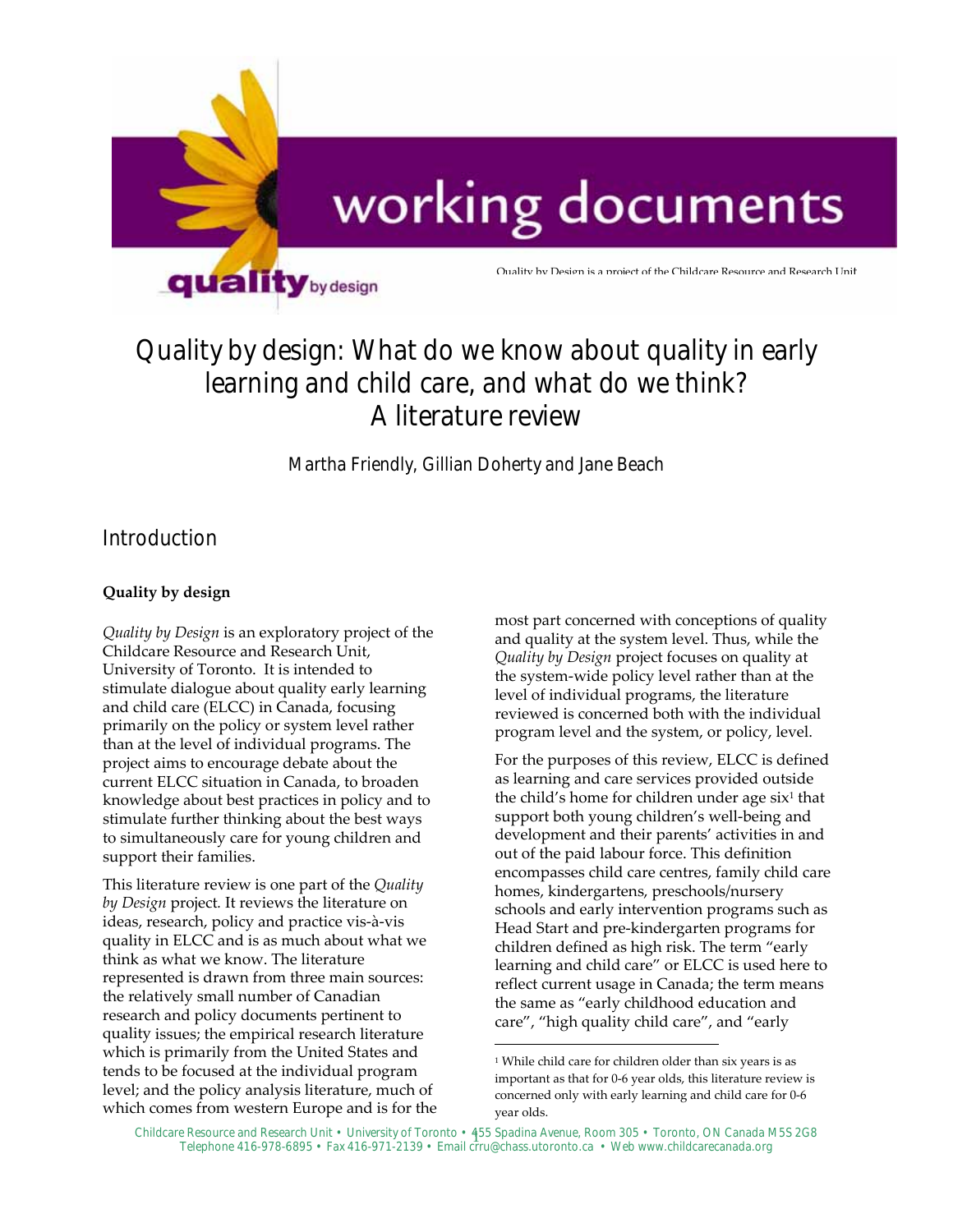childhood education". The majority of the literature reviewed however, especially that from North America, is primarily concerned with full-day centre-based programs.

#### **The Canadian policy context: Why is quality an important topic now?**

The social policy environment in 2004 and 2005 has been exciting for early learning and child care in Canada as social issues and spending on social programs have returned to the national agenda. For the first time, a political promise to improve child care – made in the 2004 federal election by the Liberals – has moved beyond the commitment stage. In 2004, the Liberals promised that if elected they would put a national early learning and child care (ELCC) system in place. This program – the "Foundations" program ‐ was to be built over a period of some years in collaboration with the provinces/territories. The election platform said that it would be based upon four principles – Quality, Universality, Accessibility and Developmental (programming) or the "QUAD" (Liberal Party of Canada, 2004: 29). After the 2004 election, early learning and child care remained a high priority for the minority Liberal government. In the spring of 2005, the federal government began to sign bilateral agreements with provinces to begin to put the ELCC program in place; the March federal budget committed to \$5 billion over five years and work began in the provinces to enhance their child care programs<sup>2</sup>.

The international arena too has had an important role in shaping the current Canadian ELCC policy environment. Motivating the current context has been the keen interest in ELCC internationally. This interest has taken a number of forms and has been generated by the capacity of early learning and child care programs to contribute to achieving a wide variety of societal goals such as lifelong learning, women's equality, social integration,

 $\overline{a}$ 

amelioration of poverty and economic prosperity.

Work carried out by the Education and Training Division of the Organization for Economic Co‐ operation and Development (OECD) exemplifies the international interest. The OECD's review of Canadian ELCC was the 17<sup>th</sup> in a multi-country Thematic Review conducted by the Paris‐based economic organization between 1998 and 2005. One of the project's key summary documents noted that, "Policy makers have recognized that equitable access to quality early childhood education and care can strengthen the foundations of lifelong learning for all children and support the broad educational and social needs of families" (OECD, 2001: 7). In Western Europe, the European Community has had a strong interest in early learning and child care since the 1980s and in the 1990s, the European Commission's Childcare Network carried out extensive exploration of the dimensions and features of quality in child care (Childcare Resource and Research Unit, 20043).

In the past twenty or so years, there has been considerable discussion about high quality child care in North America as well. As a result, there is abundant peer‐reviewed research literature and many empirical studies of characteristics, correlates, assessments and measurement of quality. One conclusion of this work is that "quality matters" – that is, ELCC programs can have positive effects if the services are high quality; poor quality programs may even have a negative effect. The research on this topic is strong, at least for older preschool‐age children; research on ELCC programs for infants and toddlers (children under age two to three years) is less conclusive. The research shows that the quality of ELCC services is critical in determining how developmentally effective they are. Indeed, "the positive relation between childcare quality and virtually every facet of childrenʹs development that has been studied is one of the most consistent findings in developmental science" (Shonkoff and Phillips, 2001: 313).

<sup>2</sup> As this paper went to press, another federal election (January 23, 2006) resulted in a Conservative minority government. Part of their platform included cancelling the child care agreements with the provinces. For more information about this, see the CRRU website at childcarecanada.org.

<sup>&</sup>lt;sup>3</sup> The quality papers produced by the Childcare Network in the 1990s have been reproduced, with the permission of the European Commission, by the Childcare Resource and Research Unit as part of the *Quality by Design* project. They are available online at www.childcarecanada.org.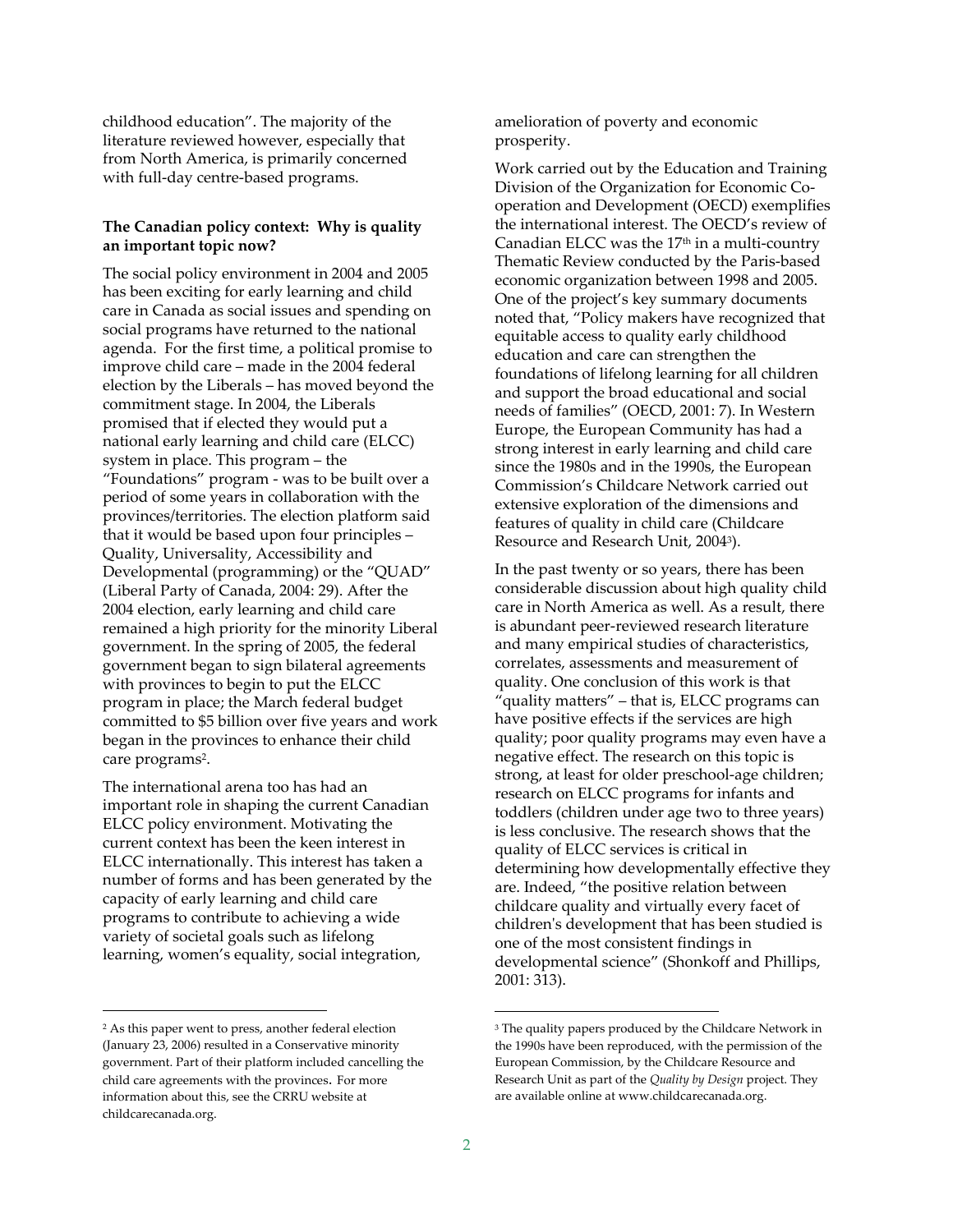Whereas the European literature has focused primarily on the ideas that underpin the concept of quality and the kinds of policy initiatives needed to achieve high quality programs, the empirical research has mainly been carried out in jurisdictions where child care is more a collection of individual programs than a system. This research has generally been concerned with quality at the level of the individual program.

Reviewing and considering the experiences of other countries can provide an effective lens through which to view the Canadian situation and an opportunity to learn from the experiences, successes and challenges of others. At the same time, the approach in any society is the product of its particular values and history, its social, economic and political context and its conception of what childhood is and its ideas about the purpose of ELCC programs. There is no "off the shelf" model or summary of best practices that automatically fits multiple contexts and hence is suitable for replication "as is" from one society to another. Thus, each country must either consciously design its early learning and child care system or settle for what emerges by default.

| This paper is organized as follows: |                                                                                       |         |  |
|-------------------------------------|---------------------------------------------------------------------------------------|---------|--|
| Section 1<br>Section 2              | Ideas about quality<br>What contributes to quality<br>at the child care centre level? | 3<br>10 |  |
| Section 3                           | Quality at the system level                                                           | 15      |  |

References 29

 $\overline{a}$ 

## Section 1. IDEAS ABOUT QUALITY

At a Canadian conference on child care quality in June 2005, two prominent international researchers offered insights into conceptions of quality in child care. The first, Bengt‐Erik Andersson, a developmental psychologist at the Swedish Institute of Education, presented his concept of high quality child care using parts of the Swedish Parliament's vision and goals<sup>4</sup> for

its children in the nation's preschool program as follows:

## **Selected goals from the Swedish preschool curriculum**

#### **Norms and values**

The preschool shall influence and stimulate to develop an understanding of our society's common democratic values and gradually embrace them.

Goals: The preschool shall in each child try to develop:

- Open‐mindedness, respect, solidarity and responsibility
- An ability to show empathy and consideration and a will to help other people
- An understanding that all people have the same value independent of sex and social and ethnic background

#### **Development and learning**

The activity in preschool shall be characterized by an education where care, fostering, and learning form a whole. The activity shall promote play, creativity, and joyful learning and utilize and strengthen the children's interest to learn and win new experiences, knowledge, and skills.

Goals: The preschool shall in each child try to develop:

- Identity and security
- Curiosity and desire an ability to play and learn
- Independence and confidence in its own ability
- A sense of participation in its own culture and respect for other cultures

(Cont. next page)

<sup>4</sup> The goals above are selected from Dr. Andersson's presentation, available online at http://www.excellence‐

earlychildhood.ca/documents/Bengt\_Erik\_Andersson\_ANG. pdf, as illustrative. His presentation was drawn from the much more comprehensive Swedish Preschool Curriculum, available online at http://www.childcarecanada.org/res/ papers/SwedishCurriculumPreschool.pdf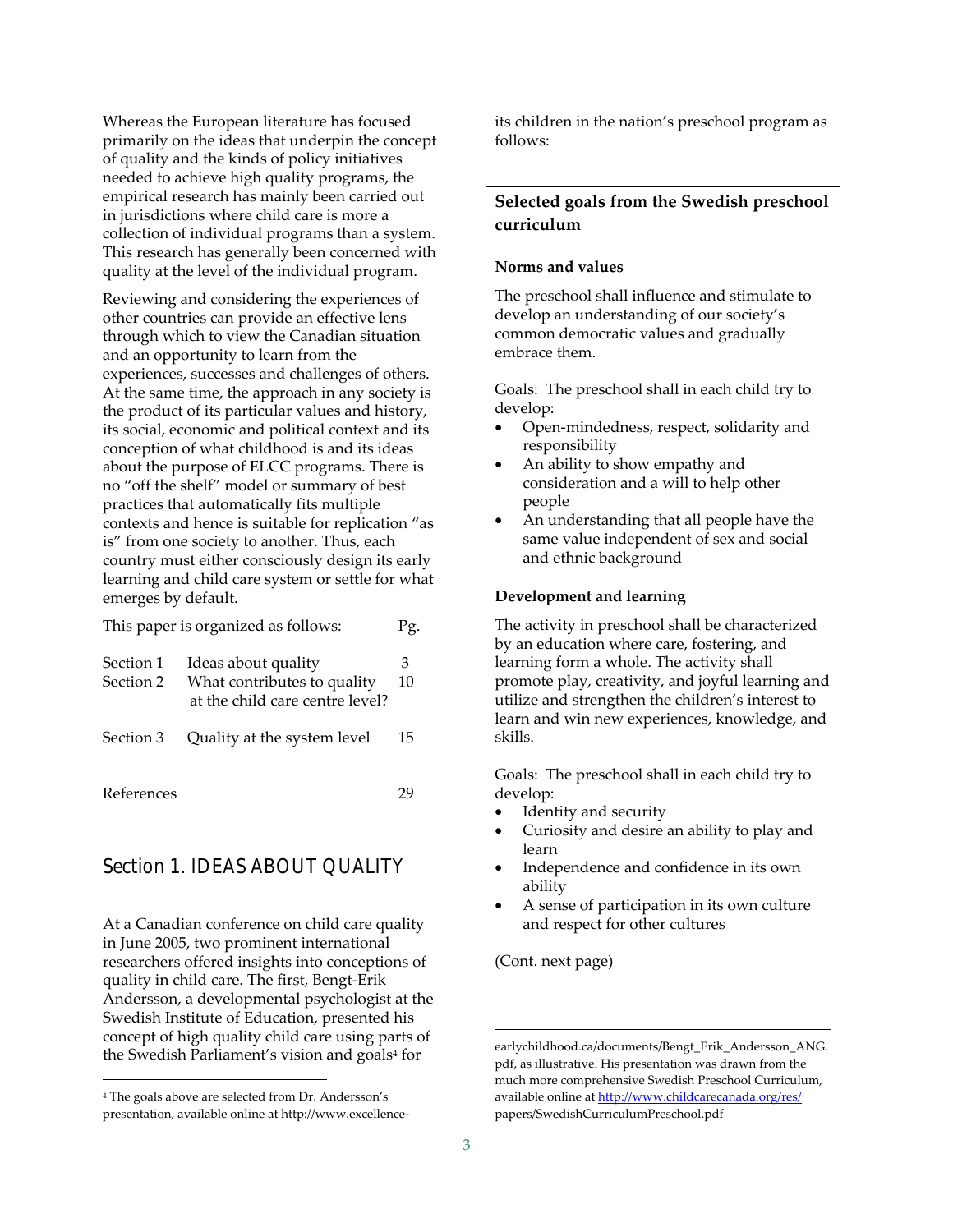#### (Cont'd.)

#### **Children's influence**

In the preschool the children's understanding of democracy starts. Their social development presupposes that they are given responsibility for their own acts and for the preschool environment according to their capacity.

Goals: The preschool shall in each child try to develop:

- Its capacity to be responsible for its own acts and for the preschool environment
- Its ability to understand and act after democratic principles by participating in different kinds of cooperation and decision making (Andersson, 2005)

Thelma Harms, professor at the University of North Carolina's Frank Graham Porter Research Center, began her plenary presentation with a second conception of high quality child care. Recognizing that quality is a multi‐dimensional concept, she identified the three basic goals for children in child care as:

- Protection of children's health and safety
- Nurturing emotional and pro‐ social development
- Providing intellectual stimulation through play and hands‐on activities (Harms, 2005).

These two conceptions may or may not be worlds apart or they may – on further analysis – have more in common than appears initially. There are certainly differences between them: first, in who has developed them. Andersson was presenting Swedish government policy – an official vision – whereas Dr. Harms was presenting her own conception as in the United States there is no official child care vision or goals for children associated with a national preschool program. Second, there is certainly a difference in how much detail they include and third, they play different roles in the design, financing and assessment of ELCC programs. Finally, they reveal some fundamental differences in the ways in which child care, childhood and children are conceptualized.

#### **Is there a Canadian vision for early learning and child care?**

One characteristic that has distinguished Canada from countries with more developed ELCC systems is the absence of a clearly articulated pan‐Canadian vision or specified goals. In the past two decades or so, Canadian rationales for ELCC have swung back and forth from life‐long learning, school readiness and child development to employability, to womenʹs equality, balancing work and family, reducing poverty, alleviating at‐risk status and social integration (Friendly, 2000). While these can be categorized into four broad policy goals – child development/lifelong learning, parent employment, social integration and equity<sup>5</sup> neither nationally nor provincially has there been the kind (or kinds) of "published and coherent statement of intent for care and education services to young children from birth to six years… set [ting] out principles, specify[ing] objectives and defin[ing] objectives" as recommended by the European Commission Childcare Network in the 1990s (Childcare Resource and Research Unit, 2004: 12). Of course, under Canadian constitutional arrangements, provinces/territories in Canada – not the national government – have the jurisdictional responsibility for ELCC programs and policy. But the provinces/territories have not developed coherent long‐term visions for early learning and child care either. In the OECD review of Canada, the international expert team<sup>6</sup> commented on this:

*We propose recommendations to stimulate discussion among governments, policy makers, researchers and other stakeholders…This we believe is a first task, both at federal and provincial level: to sit down together to conceptualize a coherent, long‐term vision for each province and country as a whole, based on the best available evidence and prioritized into defined steps and time frames* (OECD, 2004: 69).

<sup>5</sup> These four broad goals are described in more detail on the CRRU website at www.childcarecanada.org

<sup>6</sup> The expert team members for Canada's OECD review were from the UK, Belgium (Flemish community), Finland and from the OECD, based in Paris.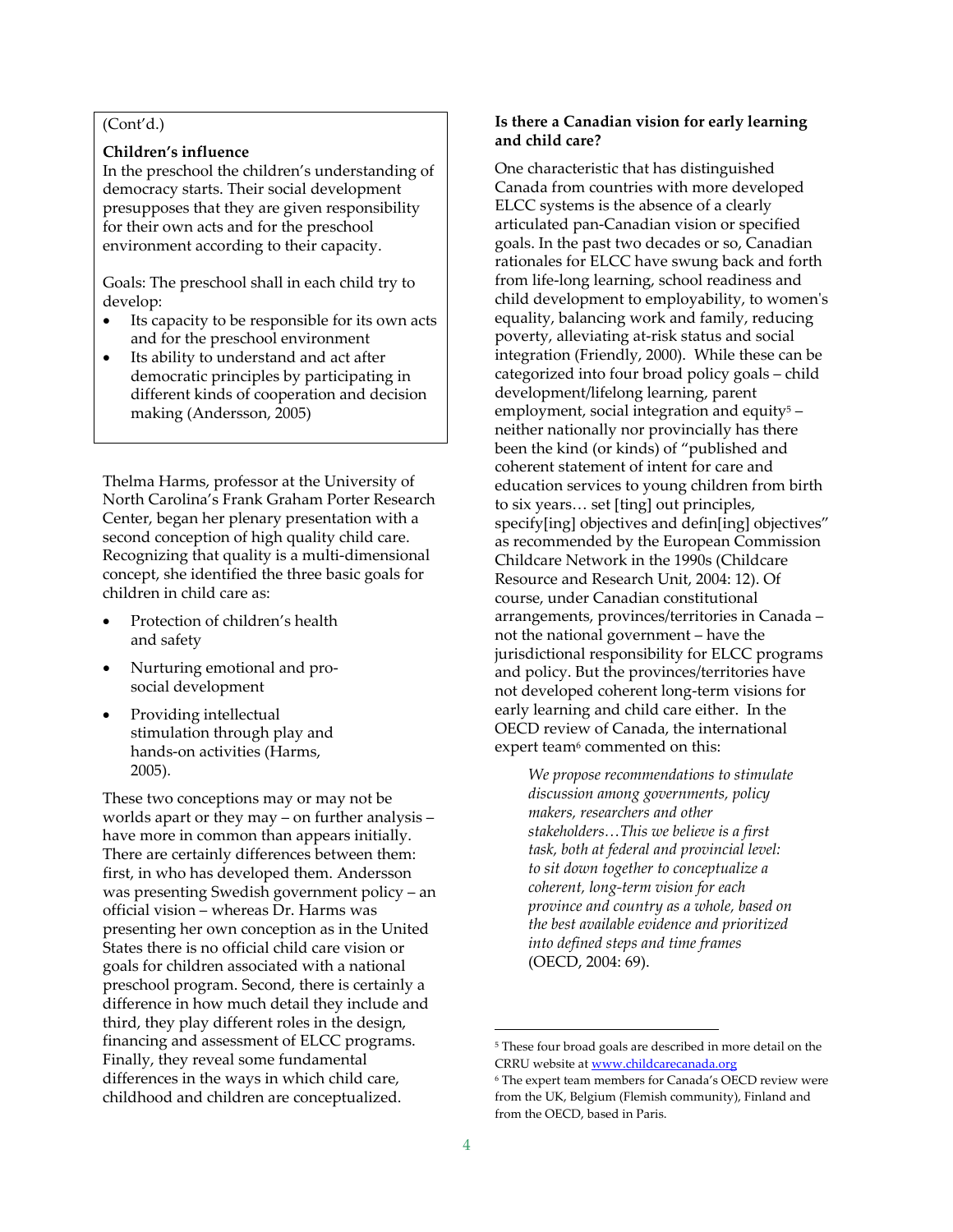While the early learning and child care program begun in 2004 has a set of principles – the "QUAD" – as yet, the implementation plan based on best available evidence with targets and timetables is still at the very beginning of development (see footnote 2)

#### **Different players, different perspectives**

Ideas about quality in early learning and child care vary depending on the values, beliefs and cultural/social context and needs of the individual or group making the judgment. As Lillian Katz (1999) has described, at one level these ideas are determined by the perspective of the particular player or stakeholder. For example, a child's definition of quality may be a program where he or she feels accepted, emotionally comfortable and finds the activities interesting and engaging rather than boring or frustrating. Some researchers such as Alison Clark in the UK have devised ways of involving children as young as three years old in developing and commenting on their own environments (Clark, 2005). Most often though the child's perspective is determined indirectly through observations or is assumed by assessing outcomes.

Parents may view quality as a situation that safeguards their child's health and safety, where their child is happy and is both conveniently located and affordable. Or parents may define a high quality ELCC program as one that prepares their child for school by incorporating a range of visible and tangible "school readiness" activities – pre or early reading or even learning a second language. Parents are a far from uniform group. Mothers may have very different views from fathers and parents from different social classes or ethnic groups may have different and even divergent ideas about the characteristics of quality in ELCC programs. And it is important to keep in mind that – as parents in Canada are often not in a position to "choose" their child care due to shortages or unaffordable cost – parents even within one program may have very different ideas about what quality is or should be.

Meanwhile, program staff – early childhood educators – may define quality, in part, by the extent to which relationships among co-workers are supportive, whether the physical setting assists rather than impedes doing the work well

(for example, whether there is a staff room and well‐equipped, attached outdoor space), and how well the values, philosophy and approach of the program match those learned in a college level early childhood education training program. Early childhood professionals who have gained their knowledge about children and early childhood in post-secondary institutions are more likely to have common ideas about quality than do parents.

For the community – whether it is a geographic community or a community of shared interests and concerns such as an Aboriginal or a Franco‐ Ontario community – a quality program is likely to be one that reflects and supports the values, beliefs, needs and aspirations of the community. These views too may not be uniform even within one community. For example, immigrant or refugee parents may have different views from others from their own country of origin about whether the early childhood program should maintain the traditional cultural approaches and language or whether a main purpose of the program is assimilation into Canadian culture.

#### **Do different countries have different ideas about children?**

…*quality is a relative concept, based on values and beliefs…*(Balaguer, 2004: 8).

Different countries – even those that are geographically or politically close to each other – often have different traditions and different conceptions of early childhood. Thus, the perceptions of what constitutes quality in ELCC may or may not also vary across countries or cultures, reflecting different cultural values, social contexts, concepts of childhood and views of the role of ELCC.

To some extent at least, these differences are connected to broader social and political ideas such as those about gender and religion, redistributive policies, welfare regimes and the role of government. At least as fundamental, however, are ideas about children and what is called "the social construction of childhood" – that is, what it means to be a child and what the purposes of childhood are. One pole of these ideas has been described by Cohen, Moss, Petrie and Wallace who draw on the work of American education expert Christopher Jenks: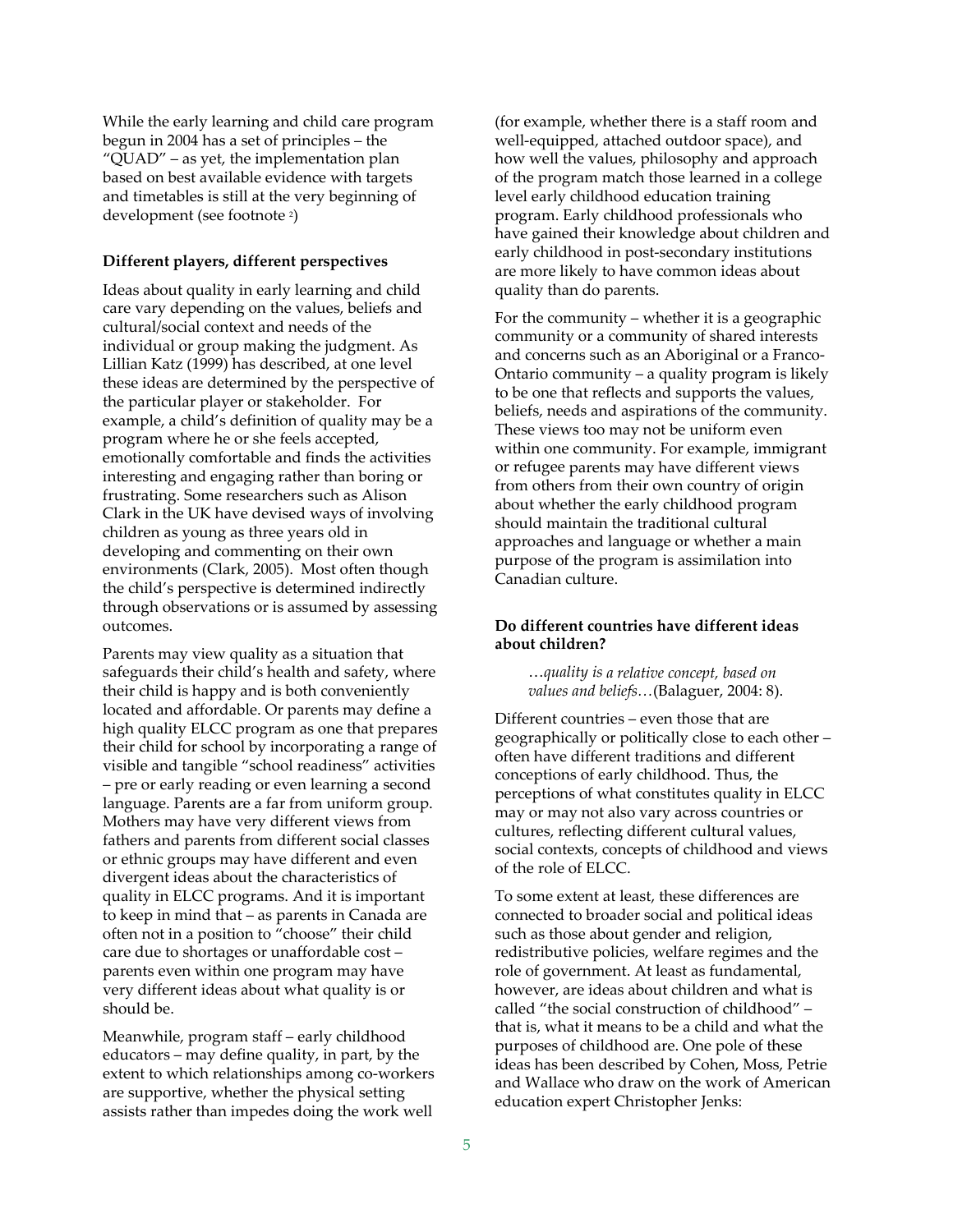*By implication, the child is an adult in waiting, representing potential human capital to be realized: he or she is that which is yet to be, a 'structured becoming'. This process of becoming entails linear progress as the child passes through successive, orderly and predicted 'developmental' or 'key' stages. Each stage of childhood is preparation or 'readying' for the next and more important stage with early childhood devalued for its immaturity yet recognized as a necessary foundation for progression, culminating in the completeness that is attained in the stage of adulthood. The child, therefore, is defined as lacking, deficient, passive, incomplete, underdeveloped – and the more she is so defined, the younger she is (2004: 38).* 

In contrast, the same authors draw from Swedish analysts Lenz Taguchi and Munkammer to describe the contemporary view of childhood dominant in Sweden:

*The child is a citizen with rights and a voice that should be listened to…. He or she is an autonomous, self‐determining, competent and active child. He or she is actively seeking to understand the world and as such is a co‐constructor of knowledge and identity. She is responsible for her own learning, a child whom, the curriculum stipulates, should with her teacher plan her school day and evaluate her own work and learning* (Cohen et al, 2004: 39).

How these ideas are played out can be seen in the early learning and child care programs in the United States and Sweden. As Cohen et al describe, in the United States, childhood is generally viewed as a preparatory stage and children as adults‐in‐training whose value lies in the possibility that they will contribute in the future to the society socially and economically. An ELCC program's quality may be judged by the extent to which it has the right characteristics to contribute to producing children who are 'school ready.' Thus an important part of the role of people working in the setting is transmission to the children of specific skills, knowledge and cultural expectations.

In contrast, Swedish society takes a more children's rights approach to value early childhood as an important stage in its own right; that is, it is not merely a period of preparation for adulthood. This conception is not only described in the quotation from Cohen et al above but also in the national Swedish Preschool Curriculum cited by Bengt‐Erik Andersson at the June 2005 Canadian conference. According to these ideas, a Swedish preschool program's quality would be viewed in part by the extent to which children are listened to and engaged in debate and activities that children enjoy and stimulate them to question and problem‐solve. In these programs, the role of the staff is more to mobilize children's curiosity, provide a variety of learning opportunities, and participate with the children as a co‐constructor of knowledge through dialogue and shared experiences than to transmit predetermined skills and knowledge (Dahlberg, Moss and Pence, 1999; Moss, 2004).

In addition, in the Swedish approach adults serve as role models for children as they come to understand democratic values:

*The foundation on which these values rest expresses the ethical attitude that shall characterize all pre‐school activity. Care and consideration towards other persons as well as justice and equality in addition to the rights of each individual shall be emphasized and made explicit in all pre‐ school activity. Children shall assimilate ethical values and norms primarily through their concrete experiences. The attitudes of adults influence the child's understanding and respect for the rights and obligations that apply in a democratic society.* (Ministry of Education and Science in Sweden, 2001: 7)

While these two descriptions of views of children and early childhood are probably at the two extremes conceptually, in actuality, neither the ideas nor the actual practice are likely to be black and white.

#### **Common ideas about quality**

Clearly, while there is no single universal definition of quality ELCC, there are some values so critical to the well being of children that they are universally perceived to be the foundation of any definition of quality. In a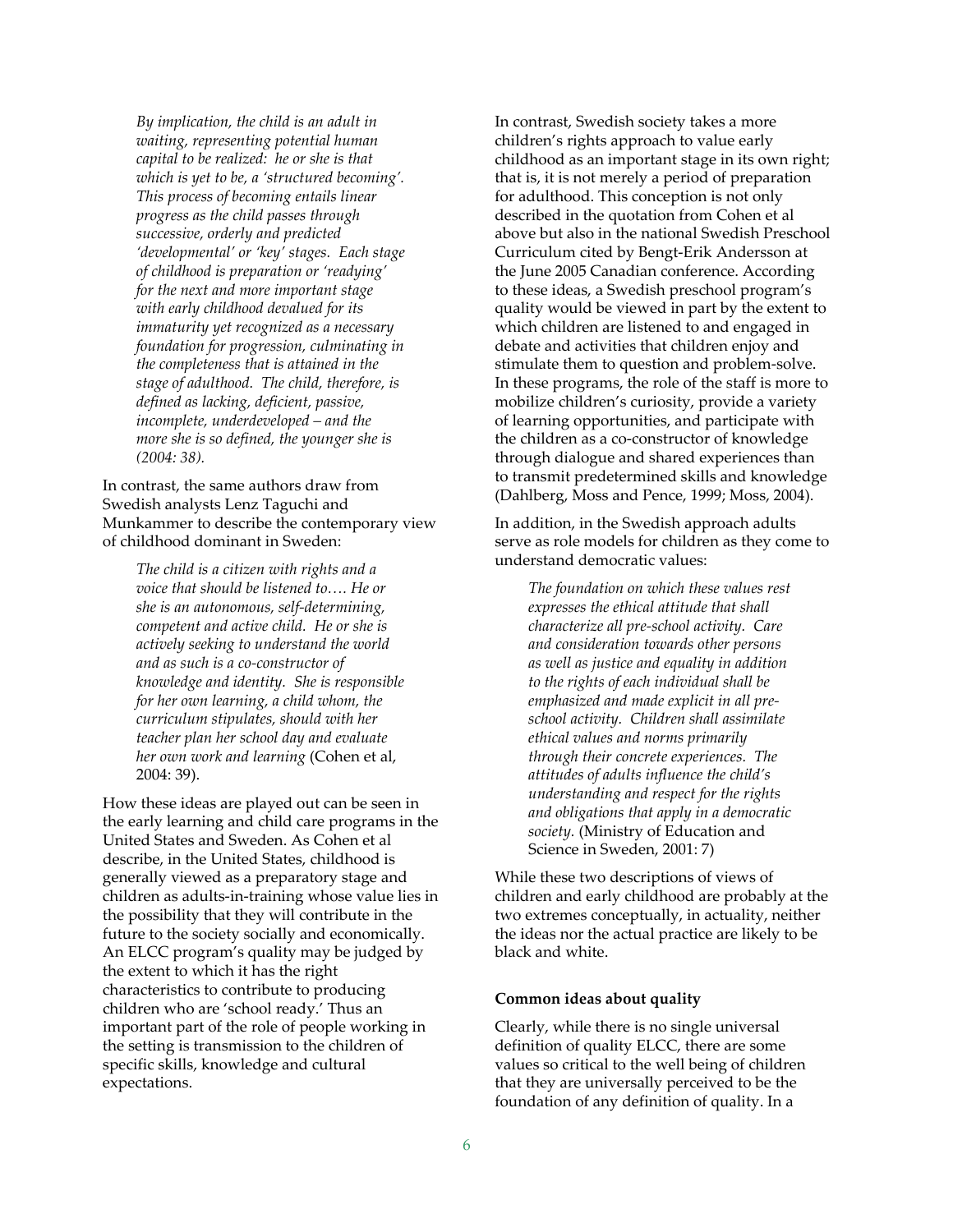paper originally published in 1996, Balaguer, Penn and Mestres point out that

> *…assumptions about what children need and how adults might provide it have varied widely even this century. Very generally there is a consensus in much of the current child development and education literature that children need to feel loved, respected and listened to; that they are sociable and enjoy the company of other children and adults besides their immediate family; and that through affection, through social intercourse and with a stimulating environment, they mature, learn and develop a remarkably wide range of skills and competencies in the first five or six years* (Childcare Resource and Research Unit, 2004: A19).

The experience of the European Commission Childcare Network in collaborating to develop common "quality targets" in the mid 1990s is a significant one for Canada. The members of the Network (one from each country in the European Union) – in response to a European Union Recommendation on Childcare in 1992 – worked for several years to formulate common targets for ELCC programs or "services for young children", as they termed them. Moss describes the result (republished by the Childcare Resource and Research Unit in 2004): as "a unique document, identifying shared principles and goals, while at the same time recognizing important differences of tradition, culture and values" (2004: 3).

The Childcare Network suggested that the forty quality targets7 – covering topics ranging from the responsibility for infrastructure, to educational philosophy, to the right of access for children with disabilities, to diversity, to food preparation – were achievable within ten years. While this has not been fully achieved across the countries of the EU, Jan Peeters (2004) of Belgium's Flemish Community writes that they have had an important influence on thinking about quality, that they stimulated research and

<sup>7</sup> The complete forty quality targets can be found in *Children in Europe*, September 2004: 12‐15 or online at www.childcarequality.org.

 $\overline{a}$ 

policy analysis on quality and initiated a cross‐ national discussion for the first time.

Balaguer  $-$  one of the authors of the discussion papers that served as the basis for discussion about the targets – notes, "the process threw up areas where differences could not be resolved. But it also defined a large measure of consensus about services for young children…" (2004: 8). In spite of the wide range of political ideologies and cultures (including, among others, Greece, France, Denmark and Great Britain), the targets are quite detailed, for example, there is a target for public expenditure on ELCC services: (for children aged 5 and under), "not less than one percent of GDP", a capital spending target: "there should be a capital spending programme for building and renovations linked to the environmental and health targets"; and a target that states that "staff should regularly assess their performance, using both objective methods and self‐evaluation" (Childcare Resource and Research Unit, 2004: C16, C39 ). Almost ten years after the targets were originally published by the Childcare Network, ELCC experts from across the EU have been reevaluating them as a tool for improving quality; an issue of *Children in Europe* (September, 2004) has been devoted to this.

Considering the literature on quality more widely than the consensus that was developed among the countries of the European Union, individual documents from countries as diverse as England, Germany, Grenada, India, Nigeria, the Philippines, Portugal and the United States all identify the following as critical components of quality programs: (1) safety; (2) good hygiene; (3) good nutrition; (4) appropriate opportunities for rest; (5) promotion of equality of opportunity regardless of gender or other differences; (6) opportunities for play and for the development of motor, social, language and cognitive skills; (7) positive interactions with adults; (8) encouragement and facilitation of emotional growth; and (9) an environment and practices that support positive interaction among the children (Doherty, 1999). Of course, how "safety" and "good hygiene" are defined vary depending upon the expectations and resources of the country.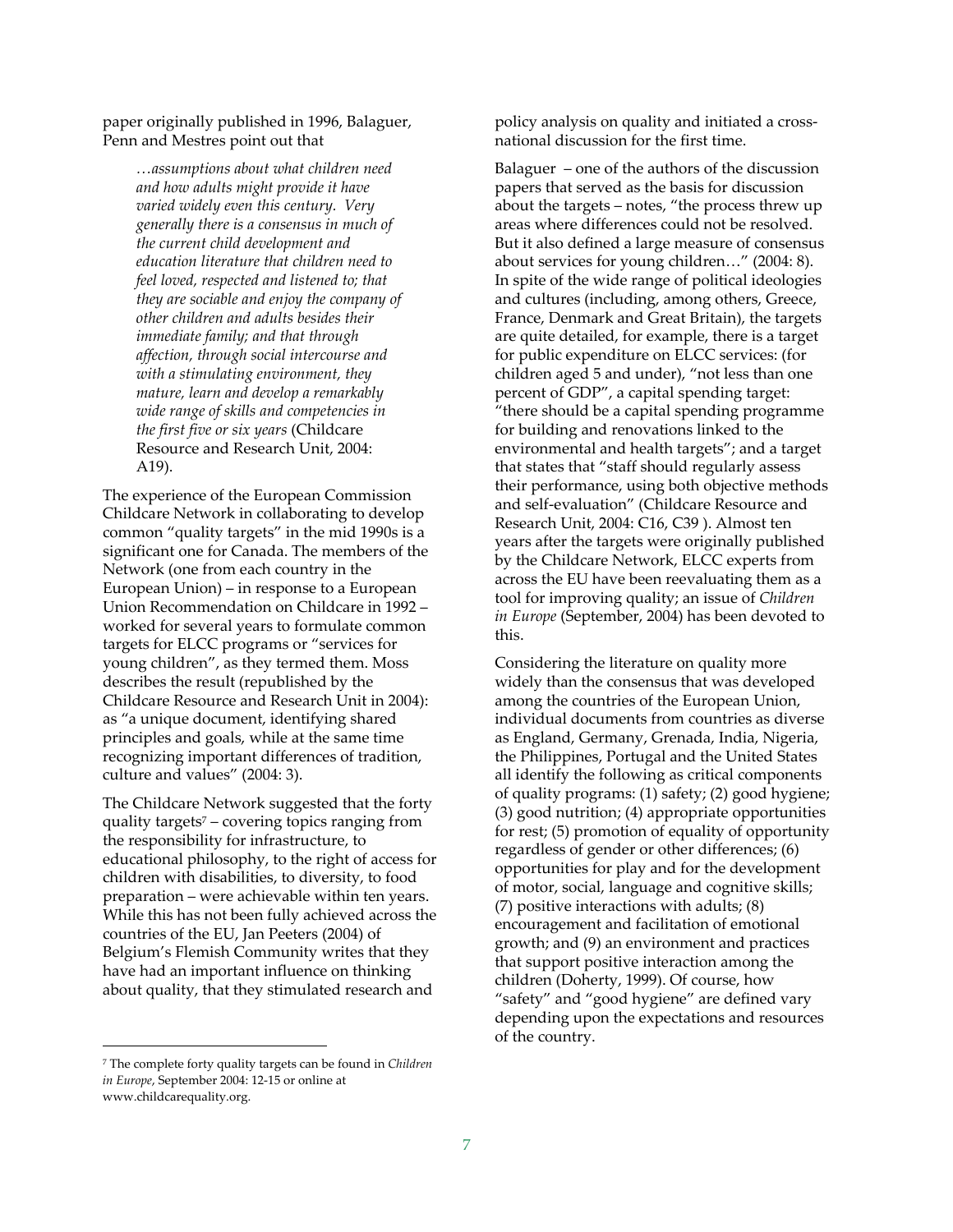#### **The process of defining quality**

One of the important lessons learned from the EC Childcare Network's policy research is about the *process* of conceptualizing and defining quality. One of the key points of the discussion paper upon which the original cross‐national exercise was based was that

*Defining quality is an inherently value‐ based exercise. This means that there will never be a total consensus. The aim of the paper is to explore to what extent there may be a 'core' area of shared values and actions arising from them, where consensus or near consensus may be achieved* (Childcare Resource and Research Unit, 2004: A7).

What followed, then, was a process of informed discussion to achieve collaboration on the forty targets. Balaguer, in 2004, revisited the assumptions that guided this process, stressing that:

- Quality is a relative concept, based on values and beliefs;
- Defining quality is a process that is important in its own right and;
- The process should be continuous and democratic (2004: 8).

Quite similar ideas about the importance of the process in improving quality can be found in the OECD's Thematic Review of Early Learning and Child Care. One of the OECD's observations was that improving quality should be an ongoing process and an integral part of the policy process. The Thematic Review's 2001 summary report*, Starting Strong*, notes that

*Governments [in the 12 OECD countries that initially participated in the Thematic Review8] promote quality improvement through framework documents and goals‐ led steering; voluntary standards and accreditation; dissemination of research and information; judicious use of special*

 $\overline{a}$ 

*funding; technical support to local management; raising the training and status of staff; encouraging self‐evaluation and action‐practitioner research; and establishing a system of democratic checks and balances which includes parents*  (OECD, 2001: 9 ).

And one of the "eight policy lessons" learned from the OECD's initial round of country reviews reflects in the importance of a "participatory approach to quality improvement and assurance" and states that

*defining, ensuring, and monitoring quality should be a participatory and democratic process that engages staff, parents, and children. There is a need for regulatory standards for all forms of provision supported by co‐coordinated investment. Pedagogical frameworks focusing on children's holistic development across the age group can support quality practice* (OECD, 2001: 11).

#### **Pan‐Canadian and provincial/territorial ideas about early learning and child care**

In the Canadian federation, ELCC is an area of provincial and territorial jurisdiction. In most jurisdictions, the two main components of ELCC, child care and kindergarten are the responsibility of different departments, viewed as having different purposes, operate under different legislation and receive different proportions of public funding. In general, public policy related to ELCC at both the federal and provincial/territorial levels is poorly developed, incoherent and constantly shifting as governments change. As documented in the Canada Background Report for the OECD Canada review, ELCC services in Canada are fragmented, often of dubious quality and characterized by unequal access (Doherty, Friendly and Beach, 2003). Although there have been a number of Canadian initiatives aimed at improving quality<sup>9</sup>, most efforts to date aimed at improving the current situation have involved tinkering with what exists rather than comprising a comprehensive thinking through

<sup>8</sup> A full description of the OECD's Thematic Review and links to the OECD documents can be found at the CRRU website at www.childcarecanada.org. It should be noted that a report summarizing the second round of reviews – in which Canada participated – is expected later in 2006.

<sup>&</sup>lt;sup>9</sup> A selection of these Canadian quality initiatives is reviewed in another *Quality by design* working document *Canadian initiatives to improve quality* (In preparation).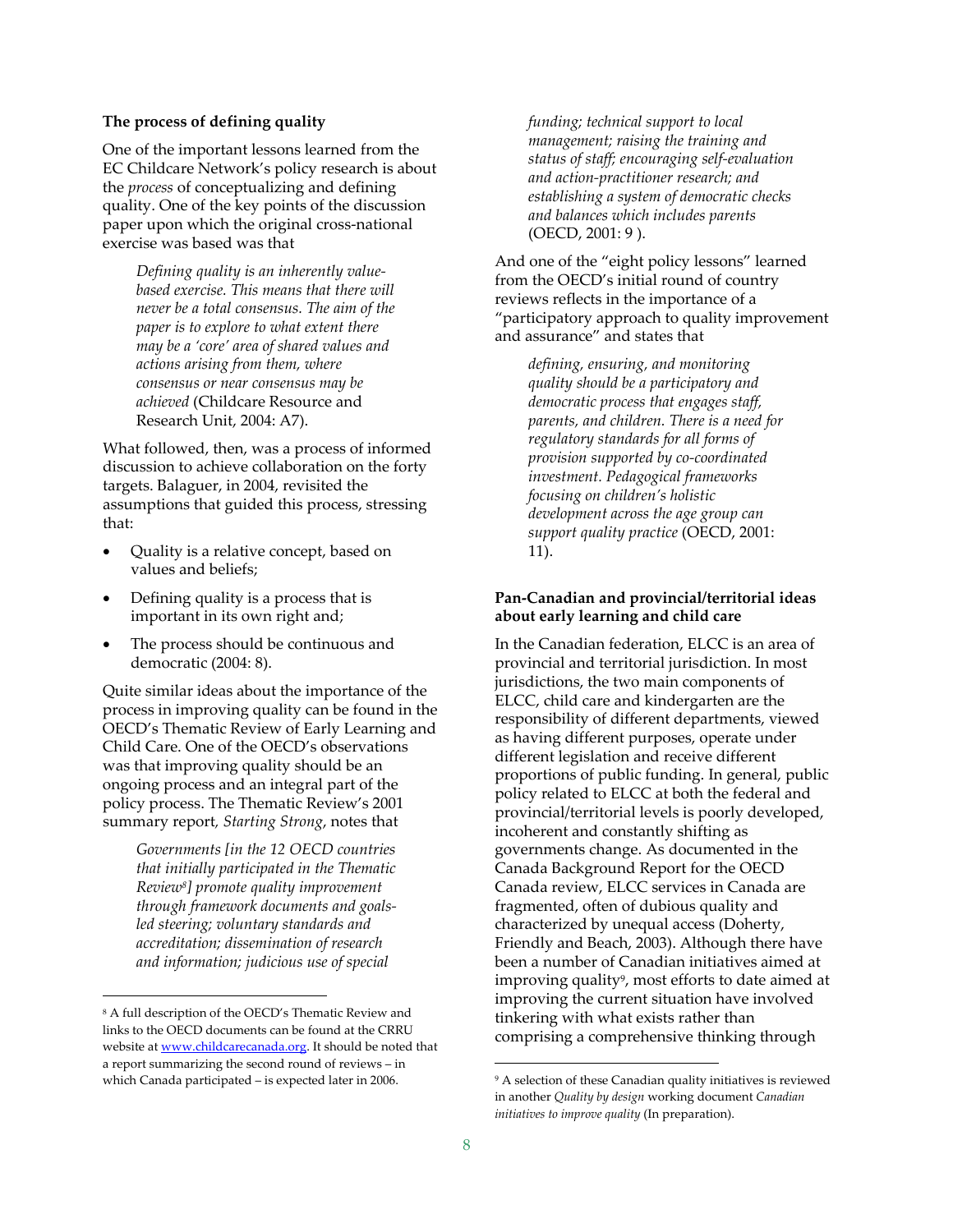what we want for our children, the purposes of ELCC, how ELCC programs should interact with other community services and the relative responsibilities of the State and families. Beginning in 1998, Québec had begun to implement a specific strategy for the development and public funding of a more coherent system of early childhood ELCC services (child care and kindergarten) than is found in other provinces; the policy falls within the context of a broader family policy with targets and timelines<sup>10</sup>.

Some years ago, the National Children's Agenda and the subsequent Early Childhood Development Agreement (Federal‐Provincial‐ Territorial Council of Ministers on Social Policy Renewal, 1999**;** Canadian Intergovernmental Conference Secretariat, 2000) laid out a broad vision for supporting young children and their families and some key objectives were agreed to by almost all the provinces and territories.<sup>11</sup> However, neither of these two documents produced clearly articulated pan‐Canadian goals specific to ELCC (Friendly, 2004) although both are understood to implicitly define quality programs as those that enhance children's school readiness.

As we described earlier, however, the situation for early learning and child care has undergone some important changes in the past few years. Beginning with the Multilateral Framework Agreement on Early Learning and Child Care in 2003 and gaining momentum with the beginning of the Foundations program, the idea of constructing a Canadian conception of quality in ELCC begins to seem not only more possible but also more pressing. Indeed, the agreements‐ in‐principle that provide the first step to implementing the national early learning and care program include agreement to federal/provincial/territorial collaboration on "a national quality framework" (see, for example, the Manitoba agreement‐in‐principle)

 $\overline{a}$ 

(Government of Canada & Government of Manitoba, 2005) (see footnote<sup>2</sup>). As this paper will discuss in more detail in a later section, one of the lessons learned from what is known about early learning and child care policy is that a high quality ELCC *system* with coherent policies and adequate public funding is key to ensuring that high quality is the rule rather than the exception at the individual program level.

But what is quality? As we've described, all definitions of ELCC quality vary with the individual's perception. At a societal level they are inextricably linked with the society's concepts of the child, of childhood, the purpose of the programs, and the respective roles of the child's family and society.

Moss and Petrie (1997) and Moss (2004) note that when considering quality in ELCC – what it is and how best to obtain it – it is essential to ask the right questions. These critical questions are:

- What is our image of the child?
- What do we want for our children?
- What is the place of children and childhood in our society?
- What is our image of the purpose and role of ELCC programs?
- How should ELCC programs interact with other community services?
- What are the respective responsibilities of the State and the child's family?

From these ideas, a conception of the pedagogy, an approach to a curriculum (defined as a short general framework) and a plan for the system's human resources can flow. As noted earlier in the comparison of ideas about ELCC in the United States and Sweden, different answers to these important questions can result in programs that look and function differently from one another and embody different conceptions of the role of adults and the State so lead to different teacher training or different funding mechanisms.

Debating the kinds of crucial questions listed above and coming to some resolution would support the development of a Canadian vision for ELCC that indicates where we want to go, why, and for what purposes, for whom services should be provided, and how services should

<sup>&</sup>lt;sup>10</sup> Note that since Quebec began this process in 1997, election of a different government has lead to shifts in ELCC policy as noted above. For a description of Quebec ELCC policies, see Current development (Quebec) on line at http://www.childcarecanada.org/res/cdpt/pq.html

<sup>11</sup> Québec agreed in principle but because of concerns about infringement on its constitutional jurisdiction was not a signatory to these federal/provincial/territorial agreements.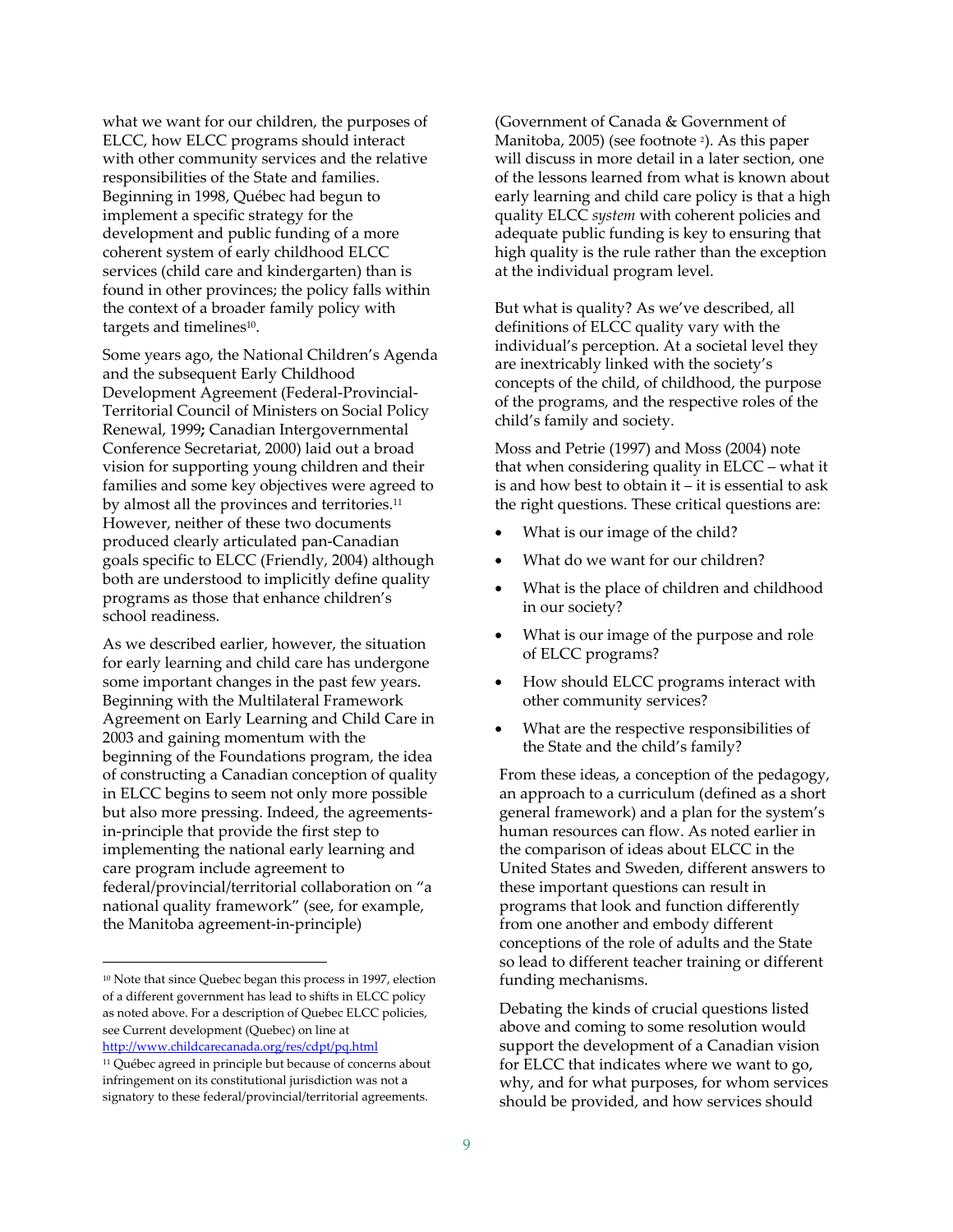be funded. These answers, in turn, would enable the development of coherent policies and a system grounded in clear concepts of childhood, the purpose of ELCC and the role of the State. As Moss and Petrie suggest, when the crucial questions are not addressed, a society inevitably experiences "periods of public neglect interspersed by spasms of political activity which fail to identify or address critical questions or issues about direction, purpose and concept because there is no shared or sustained vision" (1997: 2).

The issue of who should be involved – and how– in debating the questions, defining quality and developing a vision for ELCC is also critical. In a democracy such as Canada, the expected answer would be that all stakeholders should be engaged in the process – parents, children, workers in ELCC, national/provincial/territorial child care organizations, labour groups involved in ELCC, representatives from Aboriginal organizations and other community representatives such as business, post‐secondary faculty in ECE training programs, the ELCC research community, and politicians and civil servants from all three levels of government.

As the original European Commission Childcare Network document noted, governments change and child care quality is not static. Therefore, defining quality needs to be a dynamic and continuous process, involving regular review (Childcare Resource and Research Unit, 2004).

#### **Summary**

This section of the paper has focused on establishing the context for exploration of what is known and what we think about quality in early learning and child care and has presented some of the key literature concerned with the ideas that shape and determine its forms. The next section will present what is known from the literature about what contributes to quality in individual child care centres.

## SECTION 2. FACTORS THAT CONTRIBUTE TO QUALITY AT THE INDIVIDUAL CHILD CARE CENTRE LEVEL

#### **Introduction**

This section discusses the findings of research studies that are primarily Canadian and American regarding factors that contribute to quality at the level of the individual child care program, usually centres. To focus the discussion, it presents one vision or conception of quality. Generally speaking, current perceptions of high‐quality programs in both countries have been based to a large extent on the ability of the program to produce children with certain skills deemed important for school readiness and generally, quality is rated on the basis of children's scores on measures of social, language and/or cognitive development or program scores on a measure of global quality such as the Early Childhood Environment Rating Scale – Revised (ECERS‐R) (Harms, Clifford and Cryer, 1998). The research reviewed here reflects these perceptions and quality measures.

#### **One vision of quality at the individual child care program level**

Taking into consideration the different needs, values, beliefs and cultural/social contexts of the individuals involved in ELCC – either as users or providers – and what the literature has identified as contributors to quality, Doherty (2004) has suggested the following characteristics of a high quality program looking at it at the level of an individual child care program.

- Each **child** feels accepted, understood, supported and respected by the adults, enjoys positive relationships with the other children and generally finds the activities provided interesting, engaging and satisfying rather than boring or frustrating;
- Each **parent**<sup>12</sup> including those, whose children have special needs, feels confident

<sup>&</sup>lt;sup>12</sup> The term parent should be understood to refer to a parent, guardian or other person who has primary responsibility for the child.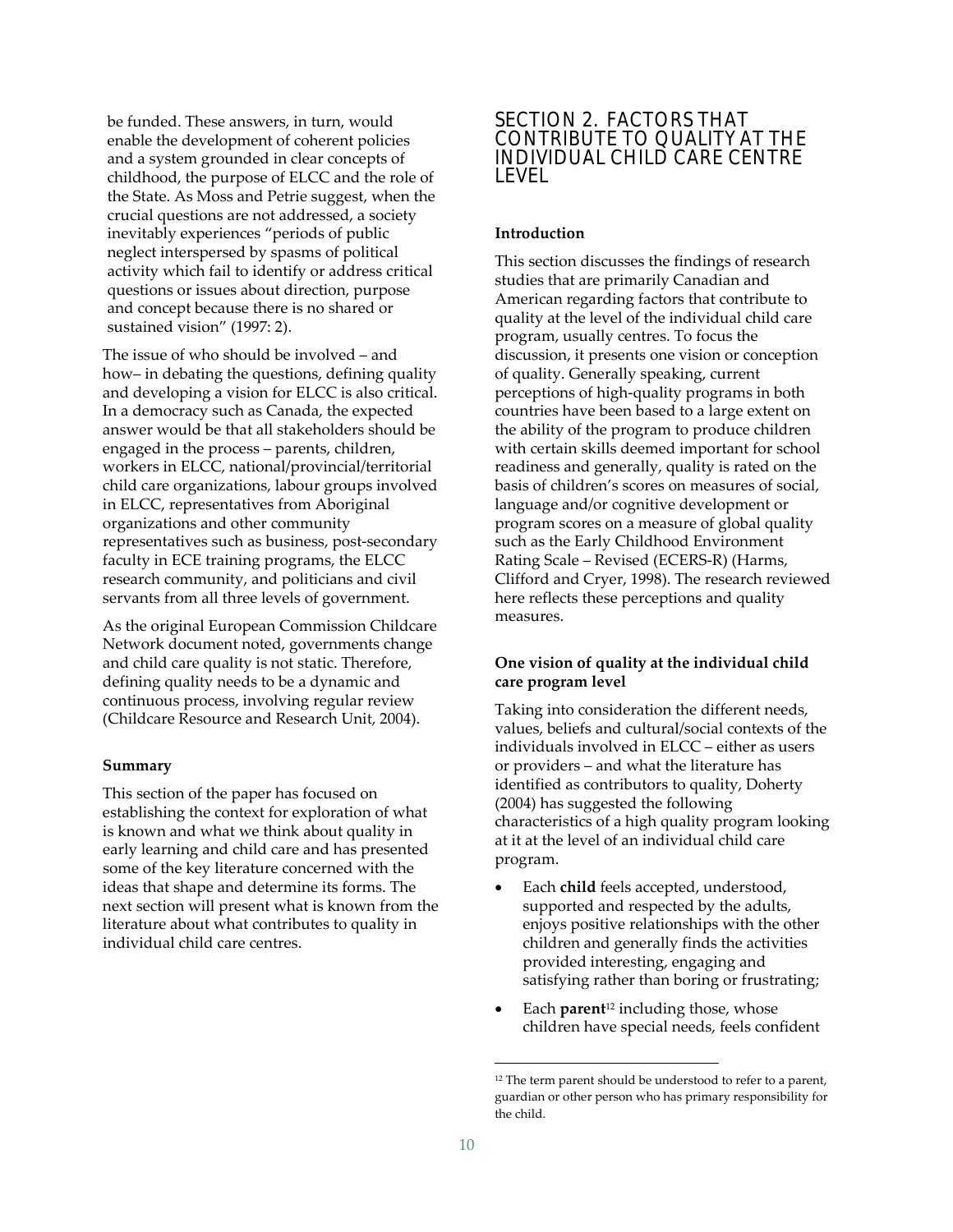that the program protects his/her child's health and safety and promotes their optimal development. Parents receive regular feedback on the progress and the relationship between caregiver<sup>13</sup> and parent is experienced by parents as respectful of their culture and their goals and values for their child, supportive of their parenting role and collaborative rather than patronizing;

- The program is **affordable**, conveniently located near the parent's home or place of work or study and operates at convenient hours, for example, the hours required to cover the time the parent is engaged in work or study;
- The **relationships** among colleagues and with supervisors are experienced by each **caregiver** as respectful, cooperative and supportive and each caregiver feels that they and their work are valued and respected;
- The **work environment and working conditions** in the setting protect the caregiver's health and safety, and contribute to good morale and job satisfaction;
- The **indoor and outdoor space** is child‐ friendly, safe, aesthetically pleasing, accessible to people with disabilities and provides sufficient room for a variety of activities;
- There is a **daily, planned program** that exposes children to language and ideas, and provides many play‐based opportunities for interaction with peers, exploration of the environment, experimentation and problem‐ solving.

#### **What does research tell us? Summary of the North American research findings**

A number of American and Canadian studies have reported the following variables as being predictive of or associated with higher quality in child care centres as measured either by

 $\overline{a}$ 

assessing child outcomes or on a standard measure of global quality such as the ECERS‐R:

- Teaching staff with post‐secondary ECE training;
- Teaching staff salaries at the high end of the continuum;
- A favourable ratio of staff to children;
- Non‐profit auspice;
- Higher centre revenue and/or free or subsidized space received by the centre;
- A director with post-secondary ECE education;
- A positive organizational climate in the centre.

In addition, American research (Bowman, Donavan and Burns, 2001) has found that children's development is enhanced:

- By an approach to working with children that recognizes that social skills and physical dexterity influence cognitive development (just as cognition plays a role in the development of children's social understanding and motor competence) is based on a well‐planned program in which curriculum aims are specified and integrated across all domains and involves smaller groups of children.
- When teaching staff have been trained and are encouraged to reflect upon their own practice, the responses of the children to this, and to plan and revise their approaches and activities accordingly.

Canadian research identified in Table 1 (pg. 14) has also illustrated an association between the level of the director's salary and the quality rating received by the centre.

#### **A closer look at the Canadian research and supporting American findings**

Table 1 identifies Canadian research findings regarding the main contributors to centre quality as they are defined by ratings using standardized tools such as the ECERS‐R or a new quality measurement tool developed in Quebec. In this table, the contributors are listed in the order of their apparent importance with those found to be predictors listed first. A

 $13$  The term caregiver refers to adults who work directly with children in the provision of early learning and child care in a centre, family child care home or other service that provides a group program for young children in the absence of their parent such as a preschool or a family resource centre.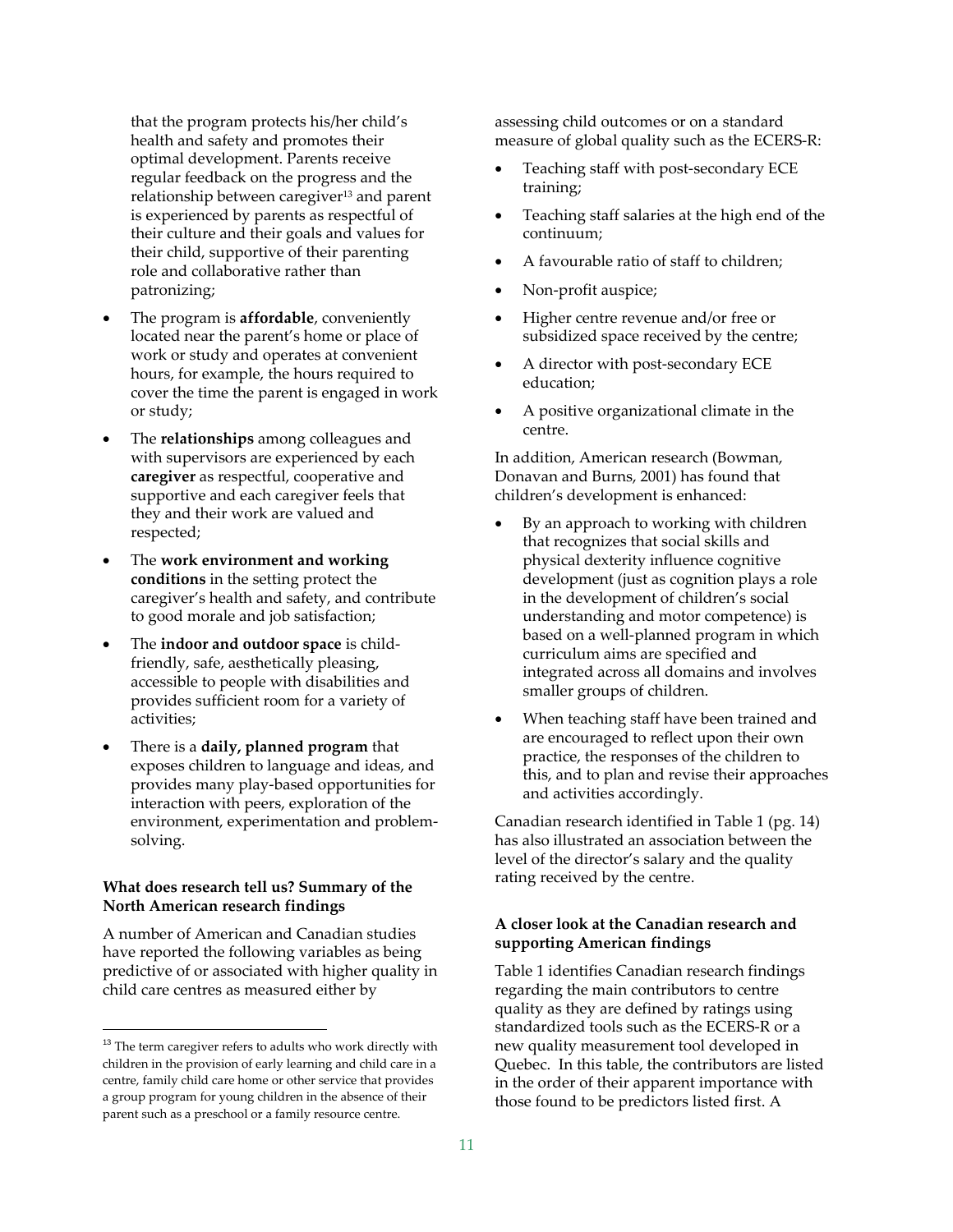predictor (indicated by "P" on the table) is a variable where knowing its level ‐ for example the level of the observed teacher's ECE education - enables prediction<sup>14</sup> of the level of another variable such as the score the room will receive on the ECERS‐R. The key contributors to centre quality identified in the table are summarized below. (Selected studies other than the Canadian research listed in the table are also identified.)

#### *The level of the observed teacher's ECE training*

Higher levels of ECE training predicted higher quality ratings in a number of Canadian studies. In an analysis of the data from *You Bet I Care!* a major Canadian study, Doherty and Forer (2004) found that a centre's quality rating was predicted by whether or not the centre was located in a province/territory that required at least some teaching staff in every centre to have a minimum of two years ECE training.

#### *The observed teacher's salary level*

Higher levels predicted higher quality ratings in Canadian studies. American research has consistently identified low salaries as the major contributor to high teacher turnover rates in centres and showed that high staff turnover predicts low quality (Helburn, 1995; Whitebook, Howes and Phillips, 1990; Whitebook, Sakai and Howes, 1997). Earning a poor salary increases the likelihood that the teacher will also engage in other paid employment, thus reducing her time for rejuvenation from her child care work. More than 80% of Canadian child care centre teachers who engage in other paid work state that they do so to earn more money (Doherty, Lero, Goelman, LaGrange and Tougas, 2000).

#### *Ratio*

 $\overline{a}$ 

Fewer children per teacher predict a higher quality rating. Statistical path analyses indicate that a favourable ratio enables the responsive adult: child interaction that favours child development (Howes, Phillips and Whitebook, 1992; Kontos, Hsu and Dunn, 1994).

#### *Centre revenue level*

Higher quality ratings are predicted in Canadian studies by free or subsidized rent. One

hypothesis is that having free or subsidized rent frees up funds that can be used for purposes such as hiring staff with higher levels of ECE training. Higher quality ratings are also correlated (associated) with higher parent fees and with a higher percent of centre revenue coming from recurring government funding (grants) other than fee subsidy, e.g. wage enhancement grants. These findings are consistent with those of American studies (Helburn, 1995; Scarr, Phillips, McCartney and Abbott‐Shim, 1993). Both sources of income – parent fees and recurring government funding – contribute to higher centre revenues that can be used to pay higher staff salarie*s.* 

#### *Teacher degree of satisfaction with the level of co‐ worker support*

This predicts quality level in pre‐school rooms in Canadian studies. American research has also identified the importance of this and other aspects of the organizational climate (Jorde‐ Bloom, 1989; Jorde‐Bloom and Sheerer, 1992).

#### *Auspice*

As a group, for-profit centres consistently obtain lower quality ratings than do non‐profit centres. Auspice is also an indirect predictor of quality through its influence on staff wages (Goelman, Doherty, Lero, LaGrange and Tougas, 2000; Cleveland and Krashinsky, 2005). Using the *You Bet I Care!* (YBIC) data set, Doherty, Friendly and Forer (2002) demonstrated that the lower quality ratings in commercial centres as a group do not simply result from their poorer access to government operating grants and to free/subsidized rent. Instead, they reflect behaviours such as hiring a higher proportion of untrained staff than non‐profit centres in the same jurisdiction and program characteristics such as a higher number of children per teacher and higher staff turnover rates. Cleveland and Krashinsky's (2005) analysis of the YBIC data set found that while non‐profit centres do better on every measure, differences were greatest in personal care provided to children, use of materials, activities and teaching interactions affecting language and thought development, staff interactions with children, level of staff communication to parents and support for personal and professional needs of staff. Higher quality in non‐profits held true even when scores were adjusted to consider other factors that could affect quality, for example, the

<sup>&</sup>lt;sup>14</sup> Predictors are considered to be stronger indicators than correlates.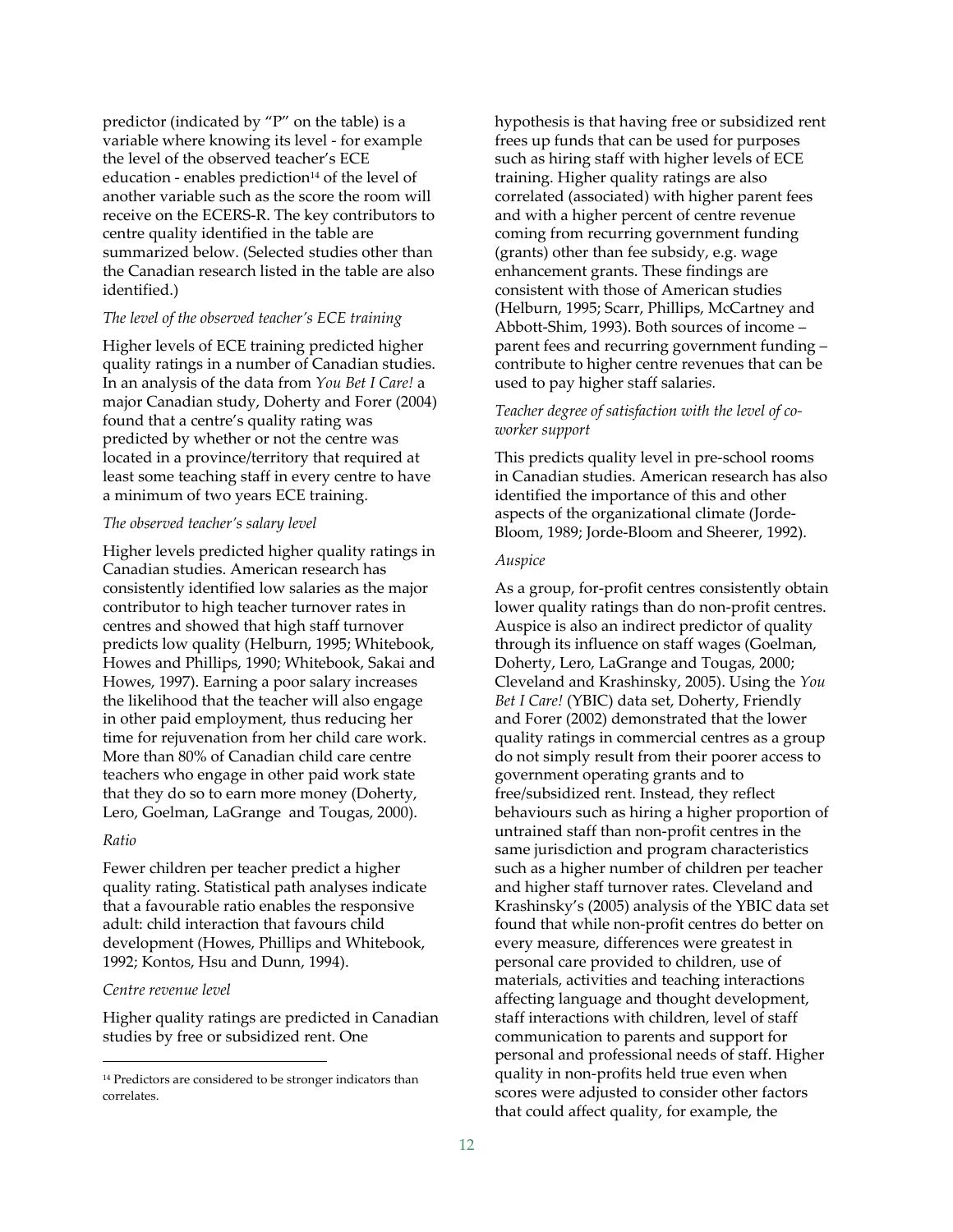province where the centres are located and child population served, findings held even when other quality‐contributing variables like financial resources and higher staff education in non‐profits were taken into account.

Two major Québec studies – the Etude longitudinale du développement des enfants du Québec (or ELDEQ), which, like *YBIC* used the ECERS (Harms, Clifford and Cryer, 1998) and the 2003 Grandir en qualité included in the chart, which used a Québec‐developed four point quality scale, also found that for‐profit centres scored lower than did non‐profit centres (Japel, Trembly and Côté, 2004, 2005; Drouin, Bigras, Fournier and Bernard, 2004). There is also evidence that as a group, for‐profit centres are less likely to provide services for children with special needs (*You Bet I Care!* unpublished data).

American studies including Whitebook, Howes and Phillips (1990) and Helburn (1995), show similar results.

#### *The director's salary level*

The influence of the director's salary has been reported in several Canadian studies. One researcher has suggested that part of the importance of salary level may be that it is perceived by the recipient as an indication of the extent to which she and her work are valued and hence affects morale (Helburn, 1995).

#### *The director's level of ECE education*

This has been reported in a number of Canadian studies as well as by an American researcher (Jorde‐Bloom, 1989).

#### *A descriptive analysis of a Canadian data set*

Finally, an analysis of the data on quality was conducted for the *Quality by Design* project (Friendly, Doherty and Beach, 2005). The purpose of this analysis was to obtain a picture of the characteristics of the "very best" centres, again using the *YBIC*! data set of 325 centres for children under age 6, each represented by an infant/toddler room or a preschool room. The quality rating on both scales is reported in a range between 1.0 and 7.0, with a score of 6.0 or above used to represent the very best level of quality and a score of 3.0 or below used to represent the worst level in this Canada‐wide study. Thirty‐one centres were in the category of "very best" and 24 in the category of "very worst15."

The comparison of the two categories of centres is intended solely to be a descriptive profile to generate discussion and to provide additional information to that provided by the review of the research. The analysis was not intended to identify the location of the very best and very worst centres. But it is important to note that there are clear jurisdictional differences in the proportion of centres in each category and these differences are associated with the stringency of the provincial/territorial regulations. This finding is consistent with large American multi‐ state studies that have documented a relationship between weak regulations and a higher proportion of poor quality centres in the jurisdiction (Helburn, 1995; National Institute of Child Health and Human Development, 1999; Whitebook et al., 1990) and – as above in the paragraphs about the influence of auspice – clear differences the "the best" and "the worst" categories by auspice.

<sup>15</sup> This descriptive analysis can be found online at www.childcarequality.ca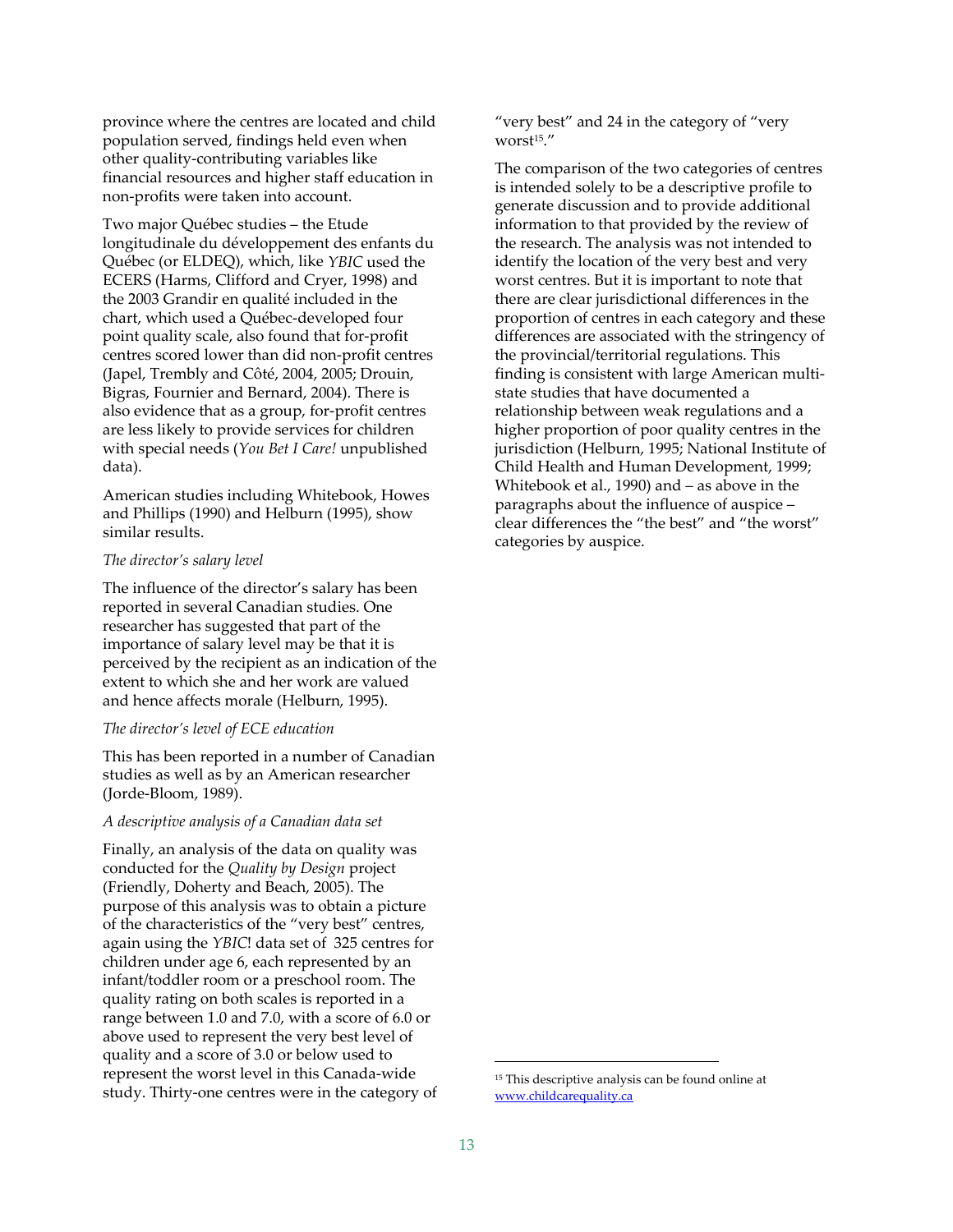| Contributor                                                                |                             | You Bet I Care!<br>(Goelman et al.) | Grandir en qualité<br>(Drouin et al.) |                    | Auspice<br>Study<br>(Friesen) | Atlantic Study<br>(Lyon &<br>Canning) | $\overline{S}$ chool-<br>age<br>Study<br>(Jacobs<br>et al.) |
|----------------------------------------------------------------------------|-----------------------------|-------------------------------------|---------------------------------------|--------------------|-------------------------------|---------------------------------------|-------------------------------------------------------------|
|                                                                            | Infant/<br>toddler<br>rooms | Preschool<br>rooms                  | Infant/<br>toddler rooms              | Preschool<br>rooms | Under age 6                   | Preschool                             | School-<br>age                                              |
| Level of<br>teacher ECE<br>training                                        | ${\bf P}$                   | ${\bf P}$                           | $\mathbf C$                           | $\mathbf C$        | $\mathbf C$                   | Trend                                 | $\mathsf{C}$                                                |
| Level of<br>teacher's<br>salary                                            | ${\bf P}$                   | ${\bf P}$                           | $\mathbf C$                           | $\mathsf{C}$       | $\mathbf C$                   | Trend                                 | N/E                                                         |
| Ratio                                                                      | $\mathsf{C}$                | ${\bf P}$                           | $\mathbf C$                           | $\mathsf{C}$       | $\mathbf C$                   | No impact                             | ${\bf C}$                                                   |
| Centre has<br>free or<br>subsidized<br>rent                                | ${\bf P}$                   | ${\bf P}$                           | N/E                                   |                    |                               |                                       |                                                             |
| Teacher's<br>satisfaction<br>with co-<br>worker<br>support                 | $\mathsf C$                 | ${\bf P}$                           | $\mathsf C$                           | No impact          |                               | N/A                                   |                                                             |
| Auspice                                                                    | $C & *$                     | $C & *$                             | $\mathbf T$                           | $\mathbf T$        | $\mathbf C$                   | $\mathbf C$                           | N/E                                                         |
| Level of<br>parent fees                                                    | $C & *$                     | $C$ & $^\ast$                       | N/E                                   |                    |                               | $\mathsf{C}$                          |                                                             |
| Director's<br>salary level                                                 | N/E                         |                                     |                                       |                    | $\mathbf C$                   | $\mathsf{C}$                          | $\mathsf{C}$                                                |
| Level of<br>director's<br><b>ECE</b><br>education                          |                             |                                     | N/E                                   |                    | $\mathbf C$                   | $\mathsf{C}$                          |                                                             |
| Percent of<br>revenue<br>from gov't<br>grants other<br>than fee<br>subsidy | $\mathbf C$                 | $\mathbf C$                         |                                       |                    | N/E                           |                                       |                                                             |

### Table 1: **Key contributors to overall centre quality ratings: Canadian research**

Sources: Drouin, Bigras, Fournier and Bernard (2004); Friesen, (1992); Goelman, Doherty, Lero, LaGrange and Tougas (2000), Jacobs, Mill and Jennings (2002); and Lyon and Canning (1995).

**Key:**

- **P** = Predictor, a variable where knowing its level, e.g. the teacher's level of ECE training, enables prediction of the level of a second variable, e.g. a room's score on the *ECERS‐R.* Predictors are considered to be more powerful than correlates.
- **C** = Correlate, a statistically significant association between two variables that could not have occurred simply by chance, e.g. when variable A is present, variable B tends to be present.
- **Trend** = an association between two variables that fails to meet the level of statistical significance to be considered a correlate.
- **N/E** = not examined by the study in question.
- **C &** \* = A statistically significant correlate that is also an indirect predictor of quality level, i.e. through its effect on wage level or the proportion of staff with ECE training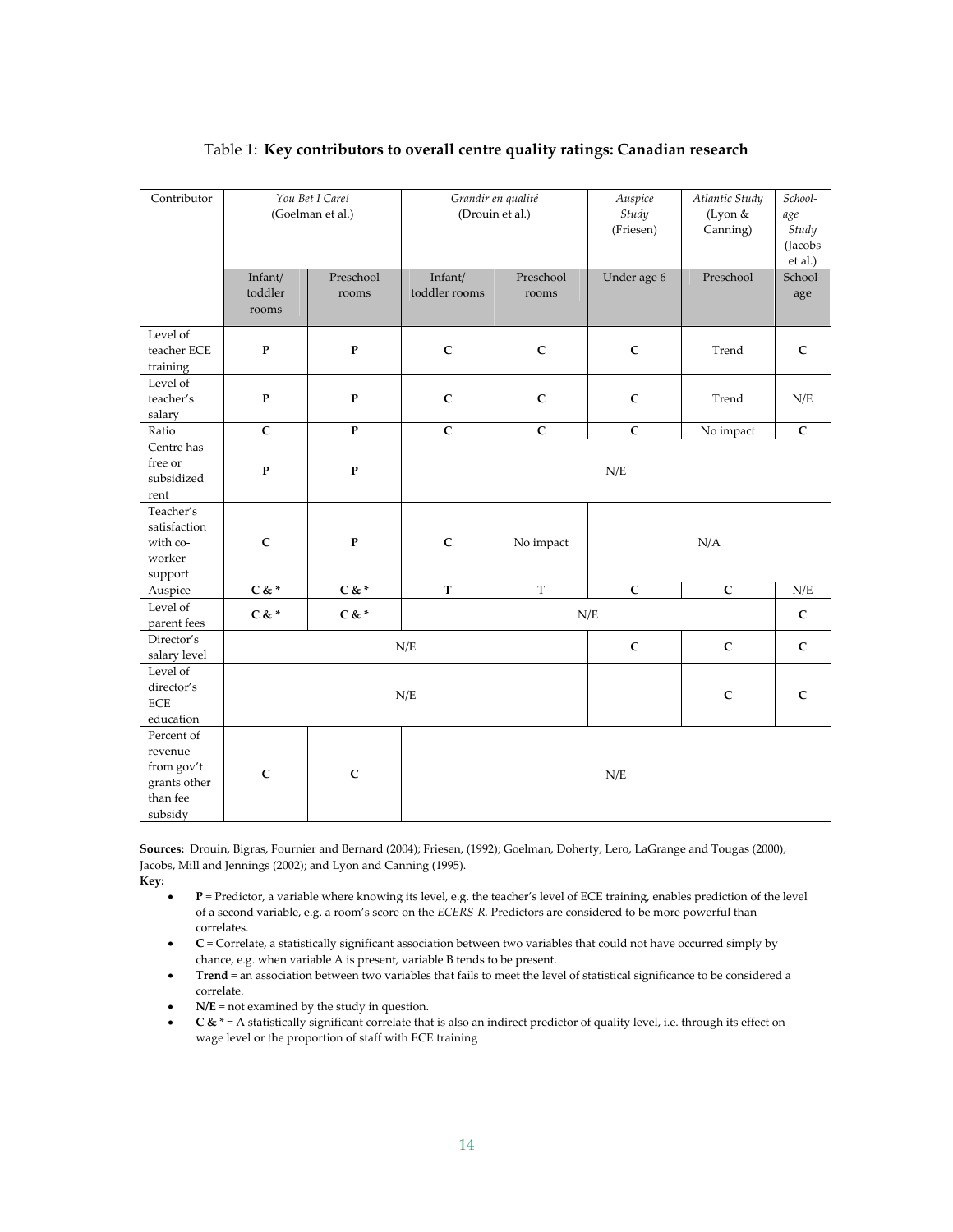#### **Policy implications**

The key contributors summarized above and documented in Table 1 are all amenable to government action through public policy. As we noted above, American studies have documented a relationship between weak regulations and a higher proportion of poor quality centres in the jurisdiction. In addition, Canadian research has found that salary levels are higher in jurisdictions where centres receive government funding other than fee subsidies (Doherty et al, 2000). A higher proportion of teaching staff have an ECE credential in jurisdictions with higher regulatory requirements for such training (Doherty et al, 2000). Government financial assistance for basic ECE training increases the number of trained staff (Tougas, 2002). And – again from the American literature – the probability of a centre having a positive organizational climate increases when the director has specific training in the administration of child care centres (Jorde‐Bloom, 1989; Jorde‐Bloom and Sheerer, 1992).

The body of North American research on ELCC quality has identified common key contributors to high quality child care at the level of the individual centre as follows: (1) teaching staff with post-secondary ECE training; (2) teaching staff salaries at the high end of the continuum; (3) a favourable ratio of staff to children; (4) not‐ for‐profit auspice; (5) higher centre revenue; (6) free or subsidized space; (7) the director's level of ECE education, and (8) a positive organizational climate in the centre. In addition, Canadian research has documented the importance of the director's salary level while the American research by Bowman et al (2001) cited earlier and a Swedish study (Andersson, 1999) also note the importance of self‐reflection in teachers and a purposeful, planned approach to programming.

Again, it is important to reiterate that while each of these variables is important, none by itself dictates quality level. Like musical instruments in an orchestra, each works in concert with the others to provide a higher‐quality product than any one of them could on its own.

All of these contributors are amenable to government action and provide guidance about

how to improve quality at the individual program level though changes to policy at the system level. As Dahlberg, Moss and Pence, in their influential book *Beyond quality in early childhood education and care: Post modern perspectives* articulate this idea, early childhood programs:

*have no inherent features, no essential qualities, no necessary purposes, what they are for, the question of their role and purpose, is not self‐evident* **…** *they are what we make them* [italics added] (1999: 62).

#### **Summary**

This section has reviewed the key research literature – mostly from North America ‐ that contributes to what we know about what affects quality at the level of individual child care centres using one mainstream definition of quality as a focus. The next section uses a schematic typology of the elements of a high quality ELCC *system* developed for the *Quality by Design* project to explore the literature about what makes a difference at a policy or system level.

## SECTION 3. QUALITY AT THE SYSTEM LEVEL

#### **The necessary conditions for quality**

Although definitions of high quality sometimes vary across societies as a result of different perceptions of childhood and the purpose of ELCC, a general consensus has emerged in the early learning and child care literature that specific conditions are essential at the system level to ensure that high quality at the program level is the norm rather than the exception. There are many commonalities among these conditions across a diversity of countries with different histories, values, and circumstances. This consensus has emerged primarily from the policy research of two organizations: the work of the Training and Education division of the OECD through the Thematic Review of ECEC, the European Commission Network on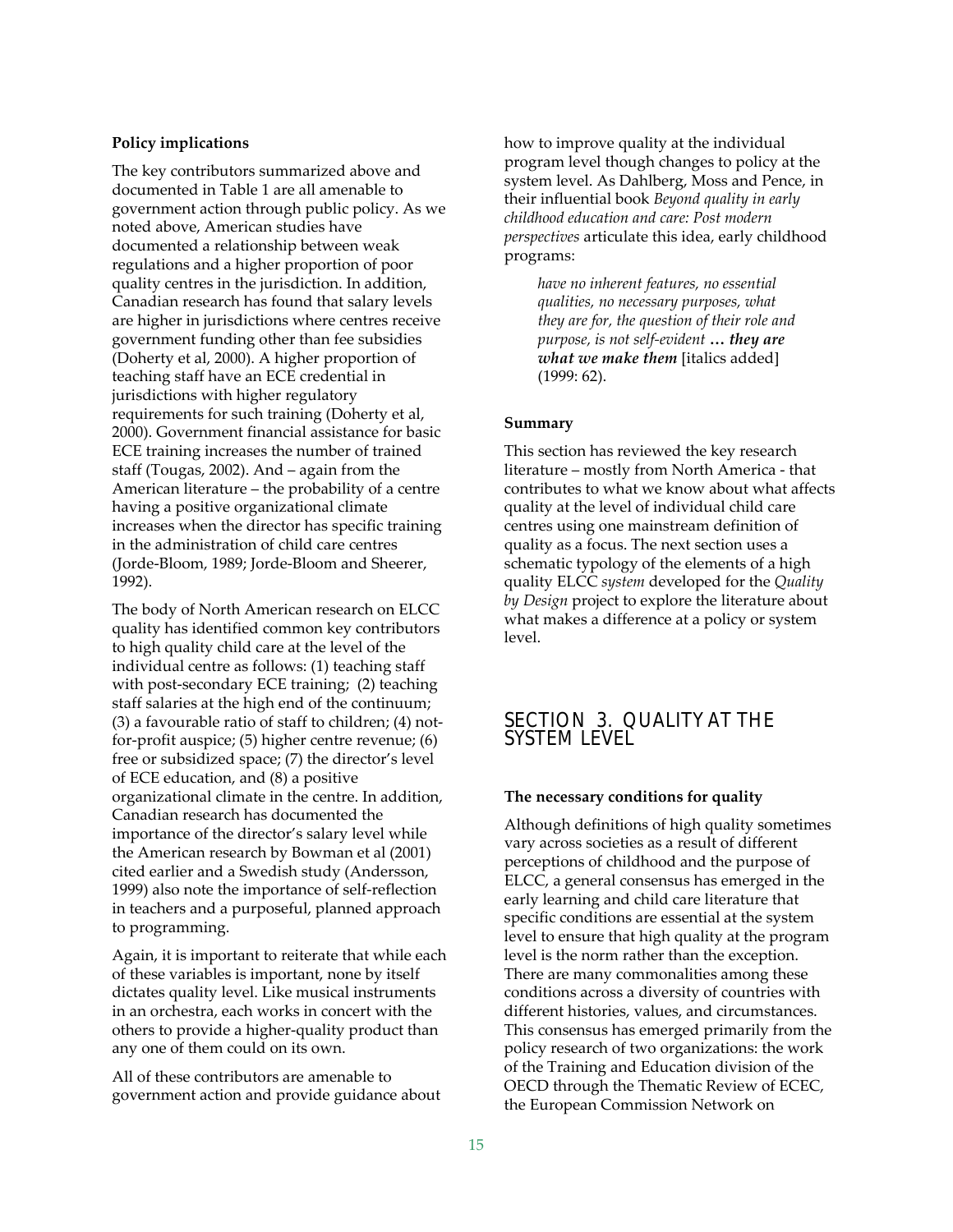Childcare (European Union) which was composed of ELCC experts from 12 different countries16 and the research of a variety of scholarly researchers.

In addition, the conditions or elements that are linked to quality need to be considered together – as a system. As Penn observed, "they [the essential conditions] all have to be addressed and their linkages established. Taken separately and without reference to each other, they lose their impact" (Penn, 1999: 2). Similarly, the OECD notes that, "these are related elements and should be considered as a totality" (OECD, 2001: 125). These necessary conditions are most often structural in nature: the OECD found that the major obstacles to ELCC quality found commonly across the countries they reviewed were structural failings – lack of adequate financing, unfavourable staff: child ratios, poorly qualified and poorly remunerated staff and inadequate pedagogical theory and implementation (Bennett, 2004). As noted in the previous section, public policy determines these structural elements.

Stated another way, it is a high quality early learning and child care *system* that is the key to ensuring that high quality early learning and child care programs are the rule rather than the exception. Thus, strong public policy is the basis for a high quality early learning and child care system. And the elements of a high quality ELCC system operate as a whole: that is, there is no "magic bullet"; for the system to function well to support high quality at the program level, attention must be paid to all elements (Friendly and Beach, 2005b).

This chapter identifies the necessary conditions emerging from the ELCC literature to be considered in the Canadian context. Table 2 provides a summary of the eight broad categories of elements of a high quality ELCC system that have been developed by the *Quality by Design* project<sup>17</sup>. This scheme provides a

 $\overline{a}$ 

useful framework for examining and reviewing the literature that relates to ELCC quality at a system level.

l

<sup>16</sup> The Childcare Network, like other official networks set up the European Commission, had a limited lifespan and was discontinued in 1996.

<sup>&</sup>lt;sup>17</sup> The OBD elements were developed as a result of a series of site visits and meetings with government child care officials and community members in four Canadian jurisdictions and a series of topical discussions by the *Quality by Design* "team". The set of conditions has been presented, discussed (and consequently modified) at several ELCC conferences

and meetings but should still be considered a work in progress.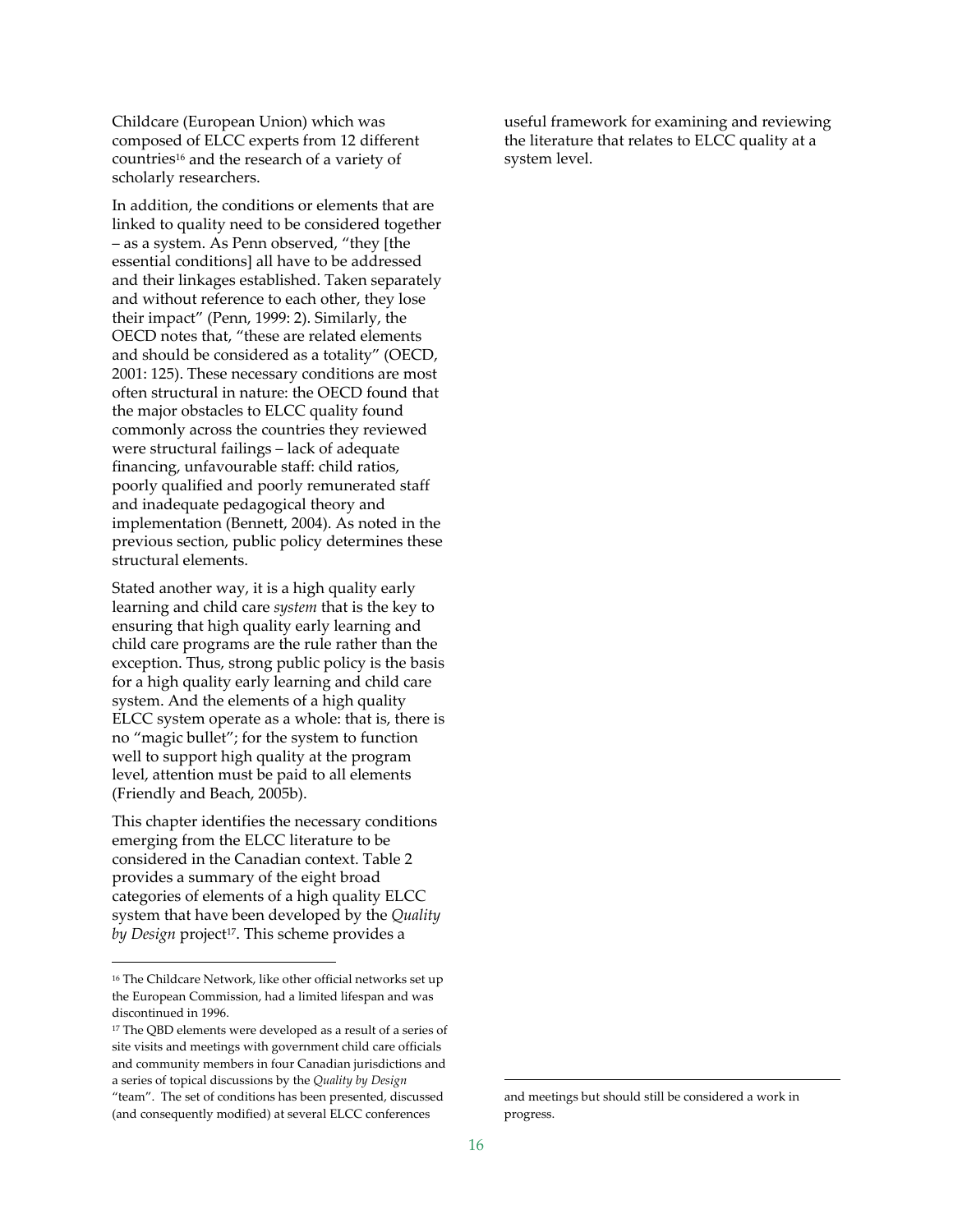| Element                                            | Includes                                                                     |
|----------------------------------------------------|------------------------------------------------------------------------------|
| Ideas: A conceptual framework                      | A clear statement of the values that underpin the program                    |
|                                                    | System-level goals for children and families                                 |
|                                                    | Educational philosophy related to the values and goals                       |
|                                                    | Curriculum defined as a short general framework                              |
| Governance: Roles and responsibilities             | A clear definition of roles and responsibilities of government at different  |
|                                                    | levels, parents and the community set out in legislation and policy          |
|                                                    | Public management at system level                                            |
|                                                    | Not-for-profit operation                                                     |
|                                                    | Program delivery managed at local level                                      |
|                                                    | Appropriate involvement of community, researchers, parents and               |
|                                                    | children                                                                     |
| Infrastructure: Coordinated program administration | Policy, planning and program delivery organized in one lead                  |
|                                                    | department                                                                   |
|                                                    | Legislation as a basis for the system                                        |
|                                                    | Regulation defining minimum basic standards                                  |
|                                                    | Monitoring to ensure standards are met                                       |
|                                                    | Mechanisms for ongoing quality improvement                                   |
|                                                    | Ongoing consultation and program assessment                                  |
|                                                    | Public education about early learning and child care                         |
| Planning and policy development: A strategy for    | System-wide planning with targets and timetables                             |
| implementation                                     | Use of the best available knowledge re: policy and practice                  |
|                                                    | Mandated involvement of experts and stakeholders in policy processes         |
|                                                    | at all levels                                                                |
|                                                    | Local service planning                                                       |
| Financing: Substantial well-directed public        | Financing to cover capital development                                       |
| investment                                         | Sustained financing sufficient to support ongoing program operation          |
|                                                    | Core or base funding that covers the majority of program operation           |
|                                                    | costs                                                                        |
|                                                    | Financing for infrastructure and training                                    |
|                                                    | Affordable parent fees                                                       |
| Human resources: Qualified personnel and support   | Leadership at all levels (policy, supervisory, educational and program)      |
| at all levels                                      | A critical mass of knowledgeable policy makers, post-secondary early         |
|                                                    | childhood instructors and researchers                                        |
|                                                    | Post-secondary level training early childhood, with lead staff at degree     |
|                                                    | levels                                                                       |
|                                                    | Human services management training for program supervisory staff             |
|                                                    | Pre-service and in-service training                                          |
|                                                    | Good wages<br>Working conditions that encourage good morale and low turnover |
|                                                    | System support for program level staff                                       |
|                                                    | Support, respect and recognition for the value of the work                   |
|                                                    | Sufficient well-designed indoor and outdoor space                            |
| Physical environment: The program setting          | First-rate equipment and program resources                                   |
|                                                    | Amenities such as staff room, outside play space, kitchen, windows for       |
|                                                    | natural light                                                                |
|                                                    | Connections to surrounding community                                         |
| Data, research and evaluation: Collection and      | A strategy for collecting and analyzing basic data to monitor effects of     |
|                                                    | policy and financing and ensure accountability                               |
| analysis of information for evaluating effective   | Research to address key policy and program issues                            |
| practice and ensuring accountability               | Evaluation of various approaches and innovations                             |
|                                                    | Review of progress towards goals                                             |

## Table 2 : **The elements of a high quality early learning and child care system**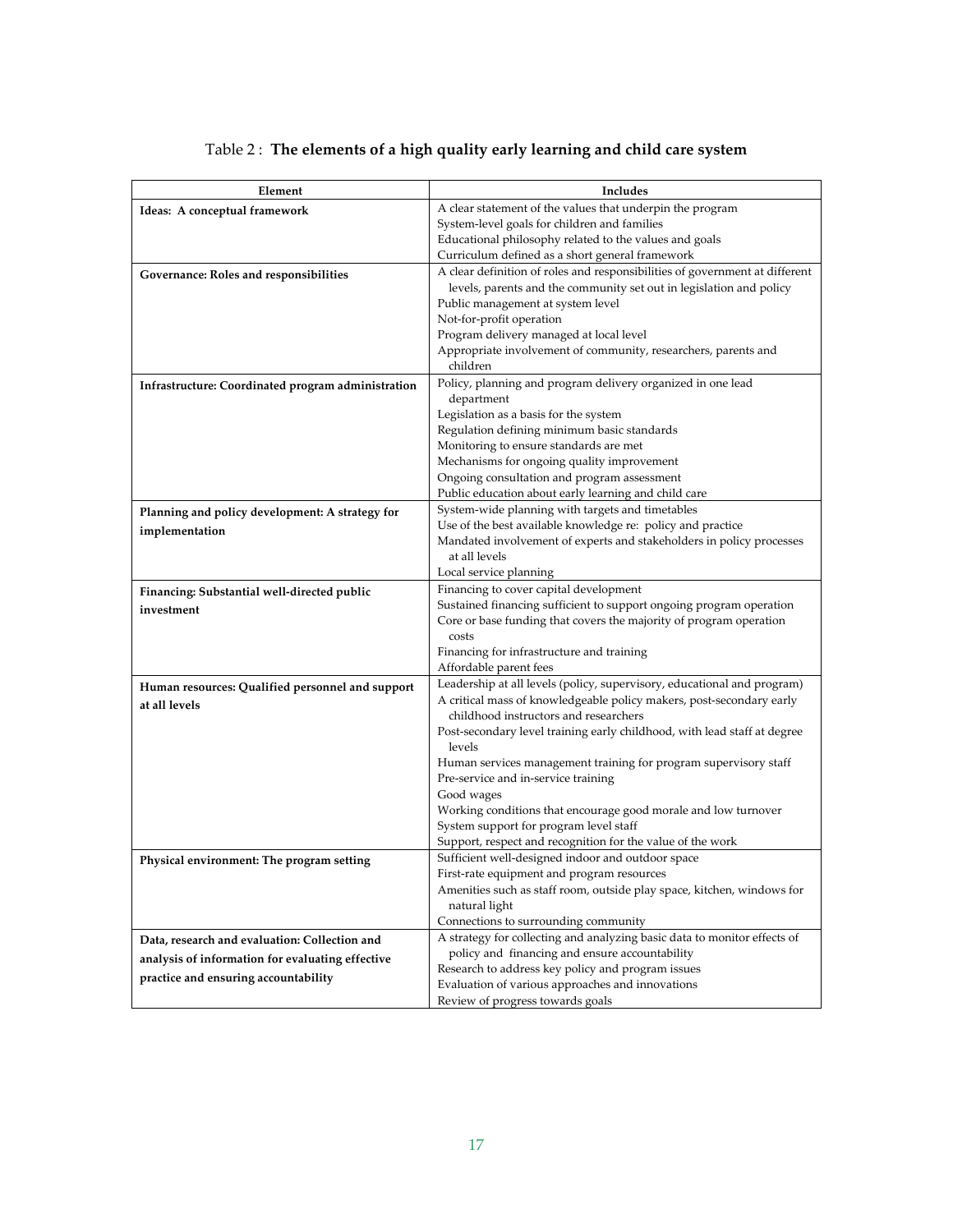The remainder of this section is devoted to discussing these eight elements that provide a framework for a high quality ELCC system and supporting literature associated with each element.

#### **Element 1. The ideas: A conceptual framework**

- A clear statement of the values that underpin the program
- System‐level goals for children and families
- Educational philosophy related to the values and goals
- Curriculum defined as a short general framework

The conceptual framework begins with a statement that clearly articulates the values held by the society and what it wants for its children. This is the beginning of a definition of quality. A values statement is based on implicit societal values and beliefs about the nature of the child and childhood, and is coloured by the history, circumstances and context – economic and other – in which the society exists. Ideally, it is developed through a participatory process that involves broad discussion with all stakeholders about core values and beliefs and is periodically reviewed and amended to insure that if societal values and aspirations change, this is reflected.

Long‐term goals at the system level support more detailed implementation of the values statement. These should include goals for children – what types of attitudes, skills and aptitudes we wish to encourage in them **–** such as those presented by Andersson (2005) described in the first section of this paper – as well as goals for families, goals for the community or society‐at‐large. Goals for specified groups such as women or children with disabilities are valuable for describing how important societal values such as women's equality and equity for people with disabilities will be furthered in an ELCC system.

As the OECD's work construes this, the system level goals should include: a brief outline of the broad goals for children such as the development of respect for diversity and the ability to work harmoniously with others. They should also include a summary of program standards, that is, how programs

should be structured to support the goals, for example, staff training qualifications (OECD, 2001; 2004).

The conceptual framework should include an explicit educational philosophy and framework to inform and support practice at the individual program level. The term 'educational' is used here in a broader sense than the formal transmission of specific knowledge to children through a detailed and prescriptive plan of instructional activities. Instead it refers to what is often called 'pedagogy,' the closest English translation of which is 'education-in-its-broadest-sense,' or, as Moss (2004) represents this idea, the development of the child through active involvement with the environment and others by exploring, questioning, experimenting and debating. An explicit educational philosophy and framework can serve several purposes: (1) promotion of an even level of quality across different forms of provision and age groups; (2) provision of guidance and support for staff in their daily practice; and (3) facilitation of communication between parents and staff (OECD, 2001; 2004).

A curriculum here is defined not as narrowly defined learning goals such as knowing how to count to 20 or the letters of the alphabet but as a general framework including an outline of the processes through which children achieve the desired outcomes, for example, through experiential learning, play‐based approach, involvement with other children and adults, and the role of adults in these processes. As Bennett describes it, this would be "strong on guiding principles and structural requirements, but flexible…[Able] to adapt overall goals to special needs children, and to local needs and circumstances" and developed through broad consultation with stakeholders, including parents (Bennett, 2004: 18). The expectation is that the broad curriculum framework will be translated by staff and parents at the level of the individual setting while still being in line with the vision set out in the broad framework.

#### **Element 2. Governance: Roles and responsibilities**

• A clear definition of roles and responsibilities of government at different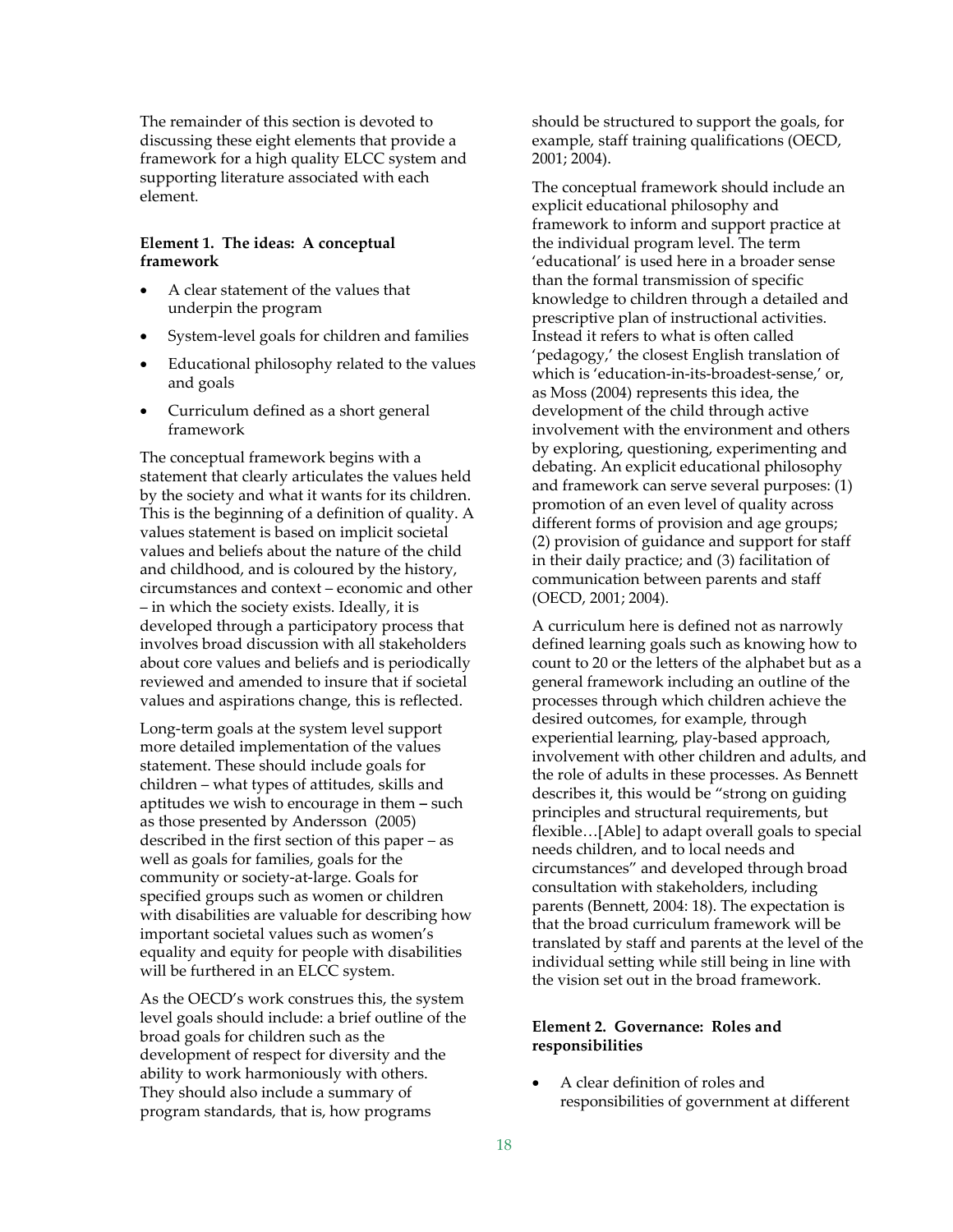levels, parents and the community, set out in legislation and policy

- Public management at system level
- Not-for-profit operation
- Program delivery managed at local level
- Appropriate involvement of community, researchers, parents and children

From the perspective of the *Quality by design* project, governance in early learning and child care is concerned with role definition, management, participation and ownership. A necessary condition for an effective approach to ELCC quality is definition of the respective roles and responsibilities of governments (and levels of government), of the community, of parents and of other players such as employers; that is "who does what?"

Responsibilities in an ELCC system range from service planning and development to maintaining and managing programs, financing, assessing and monitoring quality. If roles and responsibilities are ambiguous or unassigned, key functions such as program development and planning may be overlooked or – like financing – may fall heavily on the shoulders of parents. Roles and responsibilities for ELCC involve both public and private players. In Canada, public players include national, provincial/territorial and local governments such as municipalities and school boards; private players with a role in ELCC include parents, community or voluntary groups, employers and the business sector.

The idea that early learning and child care should be a publicly‐managed service was suggested by the OECD (2004) in its Canada review. This implies that a public authority should manage functions such as finances, planning, training and professional development, and infrastructure although services may not necessarily be publicly delivered. While the details of the concept of public management of aspects of an ELCC system have not been explored in Canada, a good example of public management of ELCC finances in Canada can be found in the system that the City of Toronto has developed for ensuring accountability of funds through the fee subsidy system that is tied through data collection, analysis and program support to

quality criteria and program features (Toronto Children's Services, 2005).

While in Canada all levels of government – federal, provincial/territorial and local – have key roles to play in the definition, formation and management of ELCC programs, the idea that program delivery should be determined and managed locally is congruent with the concept of subsidiarity, that is, the human rights principle that tasks are best handled by the lowest level competent authority. One of the benefits of local management of program delivery is that it makes it possible to involve community members, parents and children in the issues of program delivery that are most important for them — staffing, facility design and programming — to ensure responsive programming. Community members and parents can be involved with setting priorities, planning and quality assurance for a locally managed system. However, as Mahon (2004) points out, while communities are the place where the policies of senior levels of government are put in place, local management is sustainable only if it is supported by the policy and financing to which those senior levels have greater access.

A final governance issue is concerned with the operation or ownership of ELCC services. The idea that ELCC programs are best provided as public or community‐based non‐profit operations, not businesses, is well grounded in Canadian, American and international research on quality. As Section 2 describes, there is considerable research on this topic in Canada and the United States. This literature, reviewed by Prentice (2005), shows that a variety of problems are associated with operating child care for profit with impacts on quality; this includes low wages, lower levels of ECE training, lower compliance with legislated requirements, poorer staff: child ratios and poorer morale. Policy research also points out other more conceptual aspects of this question. Prentice points out that "when child care is conceived of as a public good, rather than a market commodity, its close relationship to social capital and social inclusion become obvious" (2005: 18). The OECD made the point in their Canada review that "a protective mechanism used in other countries is to provide public funding only to public and non‐profit services…" (2004: 76).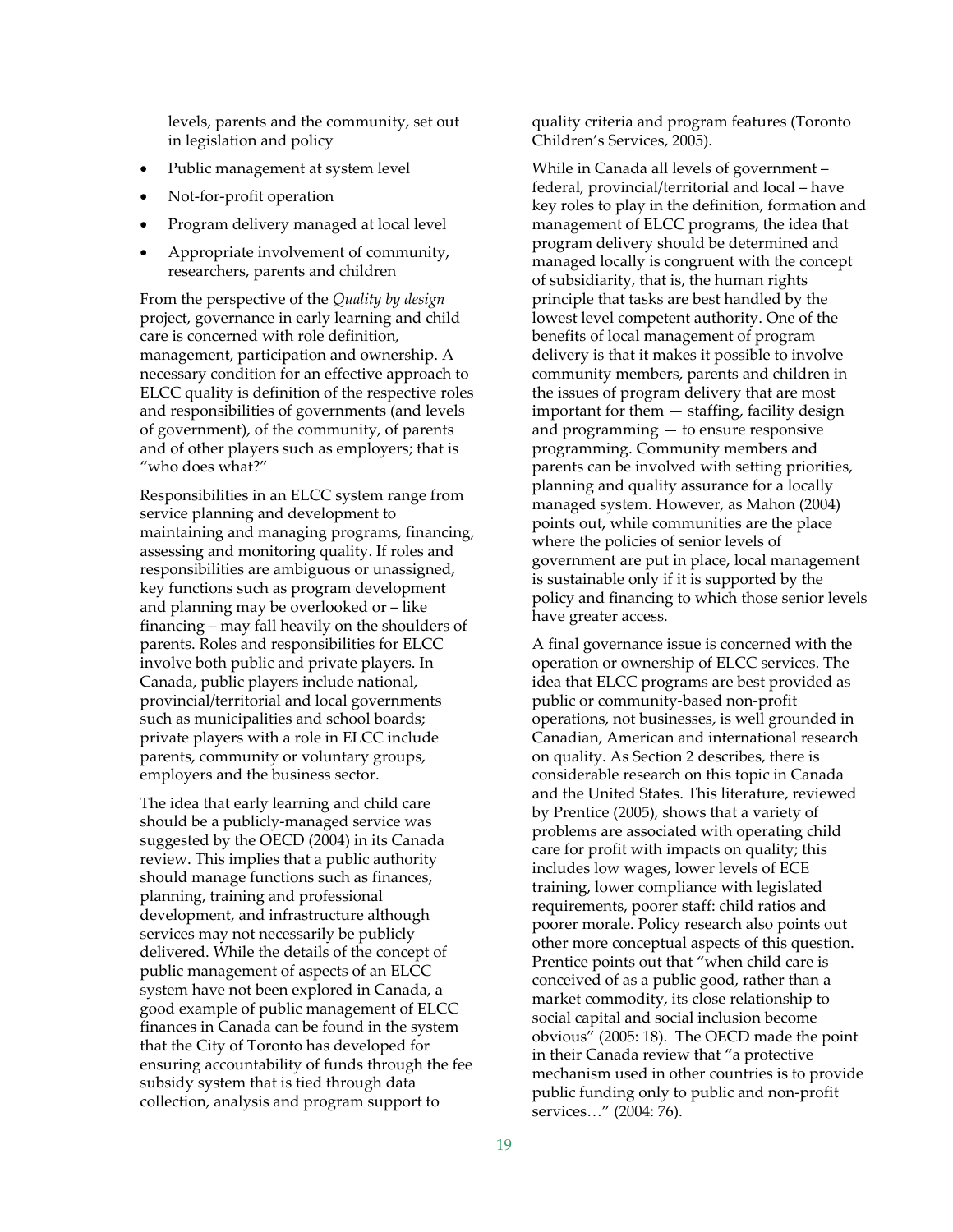#### **Element 3. Infrastructure: Coordinated program administration**

- Policy, planning and program delivery organized in one lead department
- Legislation as a basis for the system
- Regulation defining minimum basic standards
- Monitoring to ensure standards are met
- Mechanisms for ongoing quality improvement
- Ongoing consultation and program assessment
- Public education about early learning and child care

The ideas or conceptual framework element is brought to life through a coordinated administrative approach to service provision – the Infrastructure. This sets out a program to implement the conceptual framework. According to the OECD's research (2001), countries are more likely to provide quality services when they take a systemic approach that entails a common policy framework with consistent goals across the whole ELCC system, for example, in regard to staffing and financing. Infrastructure is by its nature a government function although, as described above in the Governance element, it is important to involve a wide range of key players – from parents to children to researchers in a variety of processes.

The traditional jurisdictional split in Canada between 'care' and 'education' no longer makes sense given our current knowledge of how children develop and our growing understanding that care and education are inextricably linked. As research from a number of countries describes, this split impedes access, promotes fragmentation, results in duplication of costs and is counter‐productive from a policy perspective since it results in a situation where policy makers in one department may make decisions that can be undone by the actions of the other department.

The negative consequences of the split between departments are exacerbated when different levels of government are responsible for and/or fund different parts of the early childhood system as they do in Canada or the United States. A multiyear American study addressed

the issue of fragmentation of ELCC programs; its final report recommended major shifts in thinking about ELCC:

*We must think of early care and education as a single seamless system, not as a set of disparate, categorical and idiosyncratic programs, and we must think of early care and education as encompassing family support and health, not only educational services for children* (Kagan and Cohen, 1997: 10).

Both the EU and the OECD have identified the need for coordinated policy development, planning and program administration (Childcare Resource and Research Unit, 2004; OECD, 2001). This is now the norm in many other countries including the UK, Denmark, Finland, New Zealand, Norway, Spain and Sweden. The OECD Canada report recommended that Canada "build bridges between child care and kindergarten education, with the aim of integrating ECEC both at the ground level and at policy and management levels" (OECD, 2004: 6), suggesting that so doing would result not only in more coherent policy but greater consistency of experience for children, produce significant savings as the result of no longer needing separate planning and administration functions, and eventually lead to more coherent training and more equitable salary levels for people working in ELCC.

The recent experiences of integrating ELCC in Britain, Scotland and Sweden analyzed by Cohen et al (2004) suggests that departmental integration that makes a real difference requires more than merging responsibilities into one jurisdiction and making some structural changes. This analysis suggests that it will be 'business as usual' unless integration is accompanied by a re‐conceptualization of the purpose(s) of ELCC, a recognition of existing and different departmental mindsets, values, cultures and traditions and the forging of a new vision and common policy principles and funding approaches.

According to these researchers, the different results in integrating responsibility for child care and kindergarten into a single department in England and New Zealand are instructive. In both countries, child care and kindergarten were viewed as having very different purposes with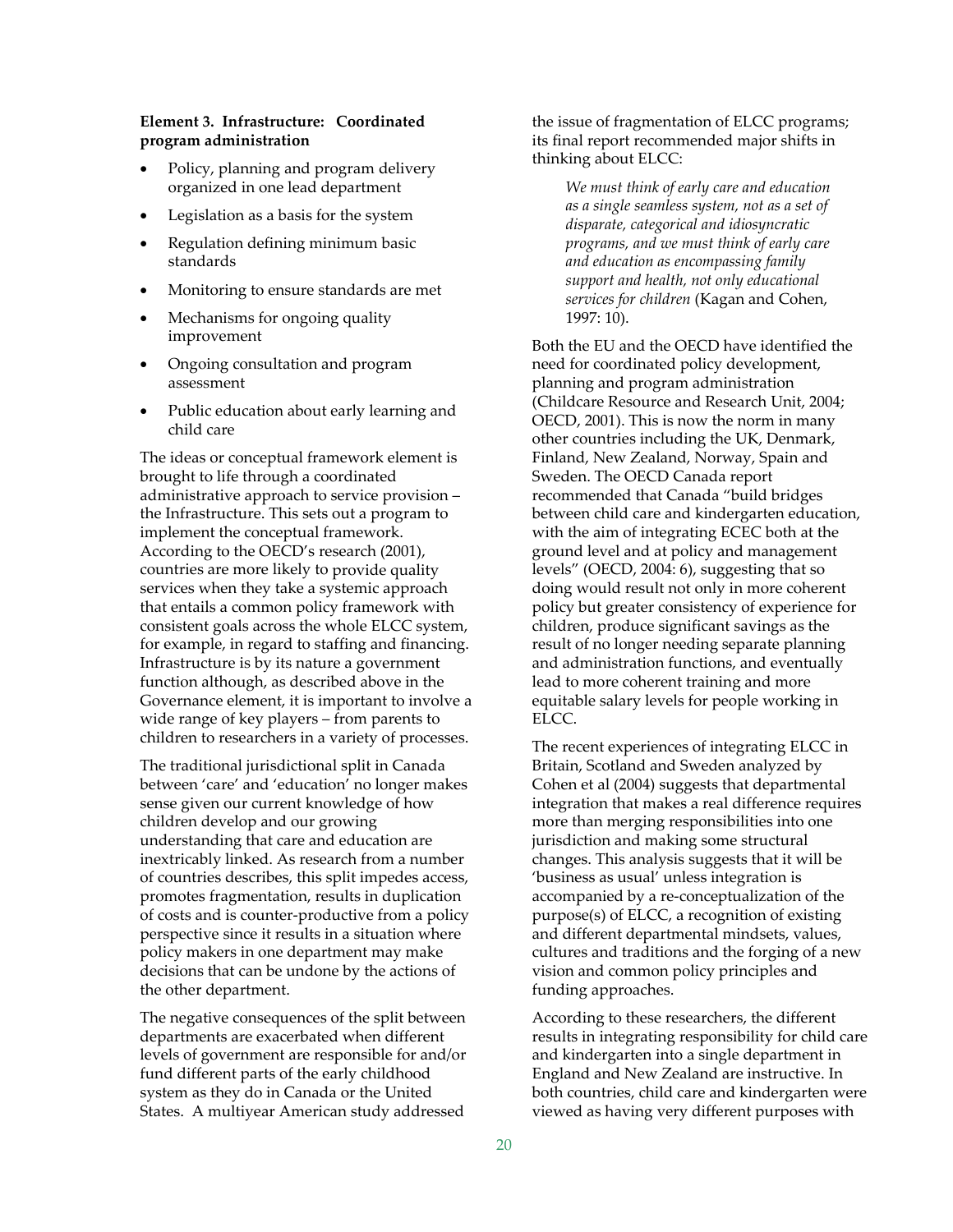corresponding differences in funding, staff training and salary levels. In the UK, interdepartmental integration was not a restructuring based upon or accompanied by a major re‐conceptualization of ELCC but rather part of a reform concerned primarily with addressing specific problems through closer cross‐sectional relationships. In this integration, neither the pre‐existing view of child care as a private commodity to provide supervision while parents work nor the limited entitlement to child care has changed. The tendency to target populations perceived to be in need has not changed either and the low level of staff training required and limited public funding have remained the same.

In contrast, transferring responsibility for all ELCC services to the Ministry of Education in New Zealand was part of an education‐focused reform process. Shortly after the restructuring, when the national government instituted a comprehensive consultation process to produce an early childhood curriculum, it involved both the child care and kindergarten sectors as well families from diverse backgrounds (Carr and May, 2000).

The result was *Te‐Whāriki,* a national curriculum based on Maori culture that has been adopted by the government for use in child care, kindergarten and all other types of group programs for children under age six that emerges from the values, beliefs and context of the society. *Te Whāriki* has been credited with being a critical integrative concept that promoted acceptance of the departmental integration (Ministry of Education, 1996; Cohen et al, 2004). As a further part of integration, New Zealand has established a single funding framework with a common formula covering all ELCC services18. The government has also taken steps to integrate the ELCC workforce through new three‐year post‐secondary training leading to a diploma in early childhood teaching and to produce a Strategic Plan for Early Childhood Education that proposes that by 2012 all staff in kindergarten and centre‐based group programs will be required to have this qualification.

 $\overline{a}$ 

As well as this "horizontal coordination" between departments, in Canada, the political arrangements – a federation – mean that it is also imperative to consider the question of "vertical coordination" among the different levels of government – federal, provincial/ territorial levels and local levels. One approach to this that would fit the Canadian political context was suggested by the OECD in its Canada review – a secretariat responsible for young children at the federal level that could develop a general framework and standards for the whole country, provide on‐going support for the work of the provinces and territories, build bridges across training regimes in the various jurisdictions, encourage common data collection and take the lead in the field of research and public education (OECD, 2004). Friendly (2004) suggests that such a secretariat could also coordinate strategies with other federal departments not involved in ELCC but with mandates that extend to young children and their families and facilitate knowledge sharing with and across the provinces and territories. In addition, she proposes a federal/provincial/ territorial ELCC working group to work with the federal secretariat and facilitate communication and policy development across the whole of Canada.

Resolution of these macro‐coordination issues would permit the specific on-the-ground parts of program administration to work effectively to carry out the goals. An important basis for these is legislation at both federal and provincial/ territorial levels. The EU and the OECD have both identified a legislative framework as necessary components for an effective infrastructure able to support quality practice (Childcare Resource and Research Unit, 2004; OECD, 2001).

In the Canadian context, provincial child care legislation acts as a framework for service delivery and all provinces/territories have legislation. It defines the services covered by the Act and its regulations, the purpose(s) of the services in terms of functions and age groups served, the permitted operators of the services and their legal obligations, program standards such as required staff training, accountability standards such as financial administration consistent with accepted accounting practices, and other government requirements, for example, submission of annual service plans.

<sup>18</sup> While this framework provides child care centres with core funding, the funding system is not totally integrated since parents using child care still have to contribute to its cost while there is no parental fee for kindergarten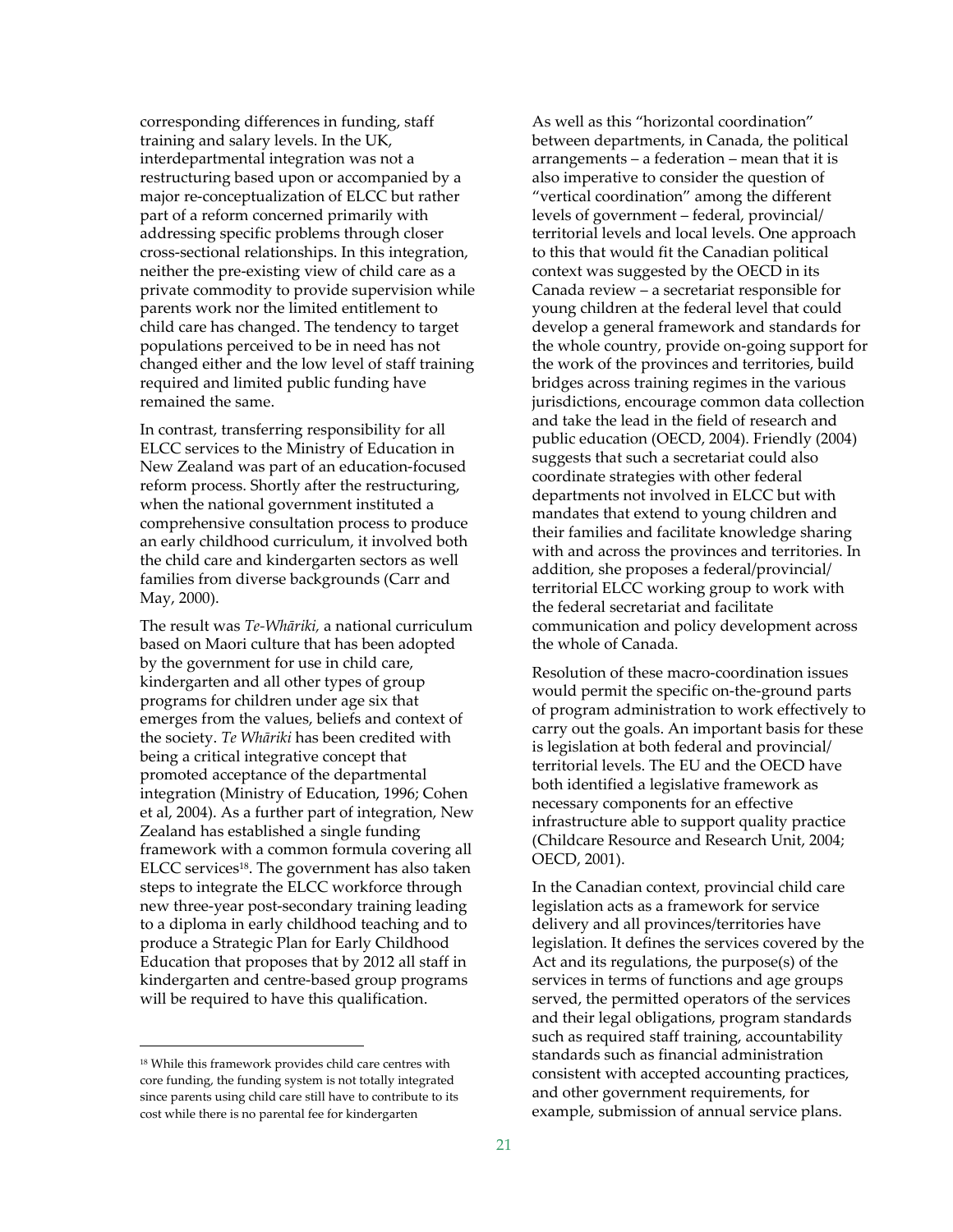Provincial legislation also identifies the sanctions that will apply for non-compliance with regulations.

As the OECD has observed, legislation is critical for clarity, effectiveness and sustainability (2004). Canada, however, does not yet have federal legislation to establish an ongoing legislative framework for the new national child care program<sup>19</sup>. As the OECD noted in reviewing Canada:

*We did observe that despite the Agreements, little net expansion in services has occurred in several provinces. In addition, weak quality continues to exist, and even in some instances, an erosion of community services had taken place. A more effective means of guaranteeing that expenditure adheres to the spirit of the Agreements may need to be legislated* (OECD, 2004: 75).

The broad approach to legislation that is suggested by this is different from the more detailed legislation of the provinces and is appropriate in a federation in which the provinces/territories have the jurisdictional responsibility for ELCC; it is, in fact, similar to the approach of the Canada Health Act.

#### **Element 4. Planning and policy development: A strategy for implementation**

- System‐wide planning with targets and timetables
- Use of the best available knowledge re: policy and practice
- Mandated involvement of experts and stakeholders in policy processes at all levels
- Local service planning

 $\overline{a}$ 

System‐wide planning at the provincial/ territorial level is critical for successful implementation of the conceptual framework. For system planning to be effective, it must be carried out by knowledgeable policy makers

who have adequate resources to dedicate to good policy development.

A strategic plan should:

- a) articulate goals;
- b) establish targets and timelines for achieving each target;
- c) identify strategies for reaching targets;
- d) provide benchmarks and reference points for determining progress toward meeting goals;
- e) define roles and responsibilities; and
- f) identify budget allocations and how they will be obtained.

Detailed strategizing and planning, which is essential, requires adequate guaranteed funding and a sufficient body of experienced administrators with strong ELCC professional backgrounds (OECD, 2004). Regular monitoring and review of progress is critical. Problems need to be identified and rectified early and inevitably there will be changes in needs and conditions during implementation that require consideration of the extent to which a new response is indicated (Moss and Penn, 1996).

In its review of ELCC in Canada, the OECD noted that strategic planning is limited and made a detailed recommendation about the content and process of provincial/territorial strategic planning. Illustrations of Canadian strategic planning can be found in the City of Toronto Service Plan (Toronto Children's Services, 2005) and the Manitoba Plan of Action (Government of Manitoba, 2005).

Another consideration is who participates in developing strategic plans. Consultation with people who have close contact with ELCC programs at the "front‐line" or knowledge of ELCC research assists in relevant policy formulation based on research and an understanding of what exists in the field, and what is possible. The involvement of ELCC experts and other stakeholders such as parents, early childhood educators and unions will both strengthen the planning and policy process and provide a broad range of support for ELCC. As the OECD (2004) proposed, this role should be given a legal and obligatory status.

<sup>19.</sup> However, the 2004 Liberal election platform included a commitment to "enshrine in legislation four principles for Foundations – the "QUAD" – quality, universality, accessibility, developmental" (online at

http://www.liberal.ca/issues\_e, retrieved September 1, 2005).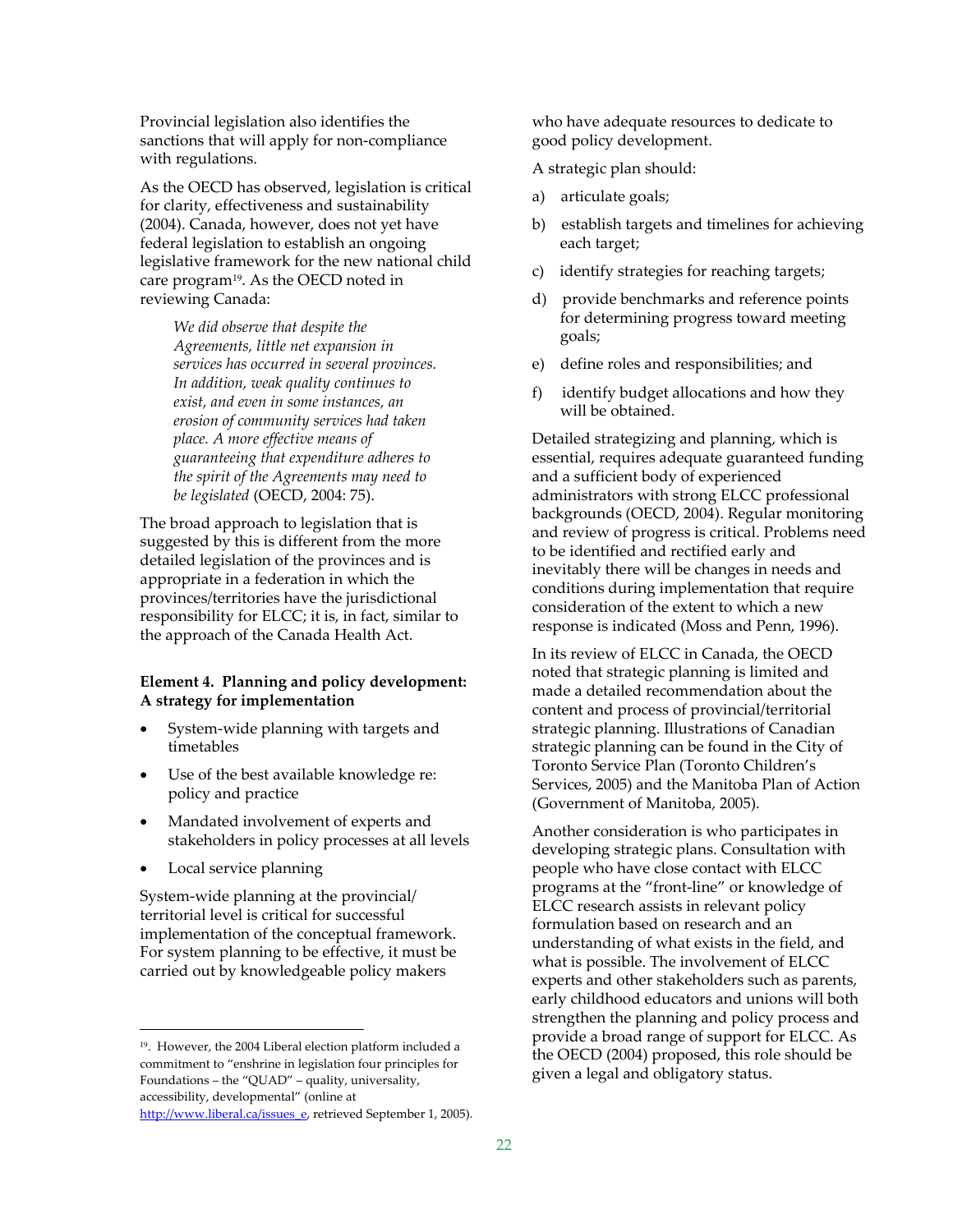#### **Element 5. Financing: Substantial well‐ directed public investment**

- Financing to cover capital development
- Sustained financing sufficient to support ongoing program operation
- Core or base funding that covers the majority of program operation costs
- Financing for infrastructure and training
- Affordable parent fees

Both the EU's and the OECD's policy research found that quality requires an adequate level of funding for the provision of the service itself and for staff training, capital investment, and developing and maintaining an effective support infrastructure (Childcare Resource and Research Unit, 2004; OECD, 2001). These studies agree that a heavy reliance on parent fees is insufficient and that substantial public investment is essential. Public funding must be substantial enough to finance capital costs; to cover all or most of the cost of program operation so that if there are parent fees, they are affordable by families across the income spectrum; and to ensure adequate infrastructure and training at all levels. According to the OECD, "Only the regular funding that state investment brings is able to guarantee access and quality on a fairly equitable basis for all groups" (2004: 73).

On the basis of their analysis of practice in the western European countries, one of the Childcare Network's quality targets was that countries should invest no less than 1% of their GDP on ELCC services for children under age 6 (Childcare Resource and Research Unit, 2004). In its review of ELCC in Canada, the OECD comments on the

*generalized under‐funding in the child care sector with respect to wages, learning materials, and infrastructure, both physical (premises, outdoor spaces) and the non‐physical (the infrastructure of planning, administration, training, monitoring, evaluation, data collection …* (2004: 73).

Analysis of Canadian child care spending shows that in 2004, the range of provincial/territorial spending per regulated space was calculated to range from \$816 in AB to \$4,849 in QC; seven

provinces spent less than \$2,000 per regulated space. Moreover, six provinces/territories spent less per regulated space than they had in 2001 (Friendly and Beach, 2005a). Based on their assessment of the effects of underfunding on various elements of program quality, the OECD (2004) recommended that Canada considerably increase public funding for ELCC. A first step in this direction has been taken by the federal government's commitment of additional funds of more than \$1 billion annually for ELCC beginning in 2005 (see footnote 2).

In addition to the amount of public funding, policy issues arise concerning how it is used. These issues involve questions of efficiency and equity and maintaining public accountability for how public funds are used. As noted by Cleveland and Krashinsky (2004), efficiency in use of public funds for the provision of ELCC means getting the most services while ensuring high‐quality, good accessibility and controlling costs. Questions that are frequently raised regarding *how* public funds should be spent include*:* 

- Should public money be delivered on the demand‐side (to individuals for purchase of the service, e.g. through subsidies, tax credits, or vouchers) or on the supply‐side, that is by funding programs directly;
- Should there be a user cost? If so, what proportion of the cost should be borne by the user?

The arguments that are made for supply‐side funding (funding that goes directly to the program to cover costs) include: the ability to ensure that public funds are used for quality ELCC; that is allows governments to be accountable for public funds; and the greater control supply‐side funding gives governments over things like location of services and data collection. The OECD (2004) notes that supply‐ side funding provides greater stability to programs with, in return, greater control by the government over planning, size and location of services, quality levels and evaluation and data collection.

Arguments made for demand‐side funding such as vouchers or fee subsidies are primarily associated with "parent choice" and with the idea that ELCC is a commodity in the marketplace. Demand‐side funding can also be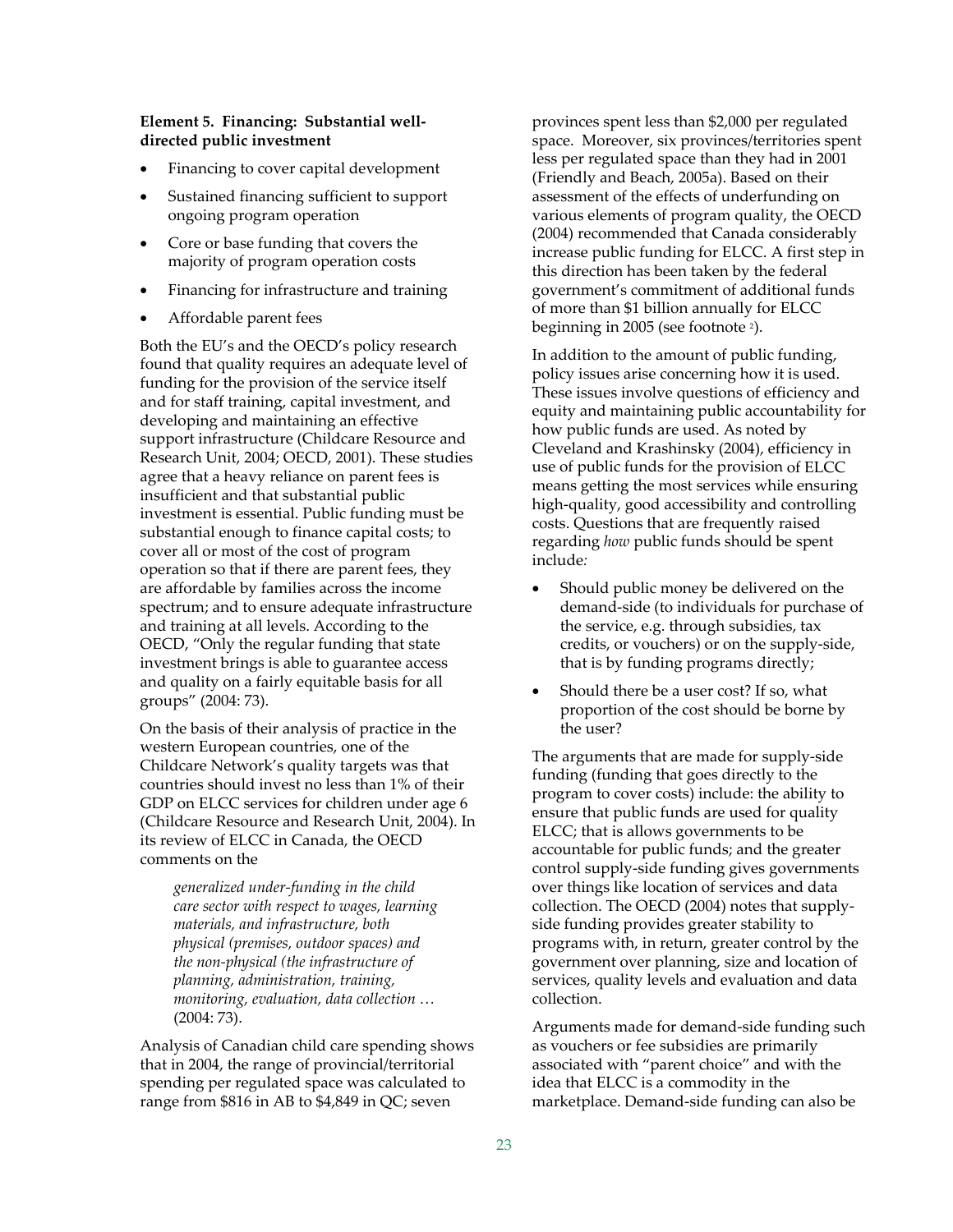associated with parents' use of unregulated child care because it is usually less expensive. It is harder for governments to be accountable for how the money was spent when using the demand‐side approach. For example, governments can require recipients of a tax credit to submit an invoice stating that child care had been used but cannot make any judgement as to the quality of the service provided. Proponents claim that parents will know best how and what kind of ELCC (if any) to purchase for their child; it presumes that parents can accurately judge ELCC quality. This does not appear to be the case; American research has documented that in actuality parents often over‐ estimate the quality of their child care relative to objective measures such as the *ECERS‐*R (Walker, 1991; Helburn, 1995; Mocan, 2001).

Finally, there has been little if any capital funding earmarked for development of child care facilities or even for equipment and furnishings in most of Canada. In its review of the state of ELCC in Canada, the OECD (2004) team specifically comments on the poor quality of the space and materials being used for the provision of ELCC and recommends that Canada make a concerted effort to provide attractive indoor and outdoor learning environments. Children and the adults working in ELCC settings spend a considerable period of their waking hours in the program's indoor and outdoor space and the well‐being of both the children and the adults is influenced by the extent to which the physical environment provides sufficient, convenient and well‐ designed space for a variety of activities. As the more extensive section on Physical Environment (Element 7) discusses, there is evidence that ELCC environments play a role not only in safety and health but also in creativity, learning to live in and with the natural environment and cognitive and social development.

#### **Element 6. Human resources: Qualified personnel and support at all levels**

- Leadership at all levels (policy, supervisory, educational and program)
- A critical mass of knowledgeable policymakers, post‐secondary early childhood instructors and researchers
- Post-secondary level training in early childhood with lead staff at degree levels
- Human services management training for program supervisory staff
- Pre-service and in-service training
- Good wages
- Working conditions that encourage good morale and low turnover
- System support for program level staff
- Support, respect and recognition for the value of the work

The human resources – the people – who make up an ELCC system includes frontline early childhood educators, family child care providers, centre directors, program managers, local, provincial/territorial and federal policymakers, post secondary early childhood instructors, researchers and experts. In all of these categories, leadership, innovation, creativity and a strong knowledge base are foundational. As ELCC programs in Canada expand and expectations for their achievements grow, the complexities of providing high quality programs will require highly skilled people at all levels.

It is fundamental that high quality ELCC programs have staff that are well educated in early childhood education, skilled, competent, well respected and well remunerated. The considerable body of research supporting this comes from Canada, the United States and other countries (Doherty and Forer, 2004; Whitebook, Howes and Phillips, 1990; Barnett, 2003; National Research Council, 2001; Clark‐Stewart, Vandell, Burchinal, O'Brien and McCartney, 2002). There is evidence of strong associations between high quality child care and the wages and working conditions, post secondary education in early childhood education, and job satisfaction of staff. Strong pedagogical leadership and competent human resources management at the centre level is important to support, nurture and develop the staff team and to implement the reflective practices known to improve quality.

#### In *Starting Strong*, the OECD notes that:

*Quality ECEC depends on strong staff training and fair working conditions across the sector. Initial and in‐service*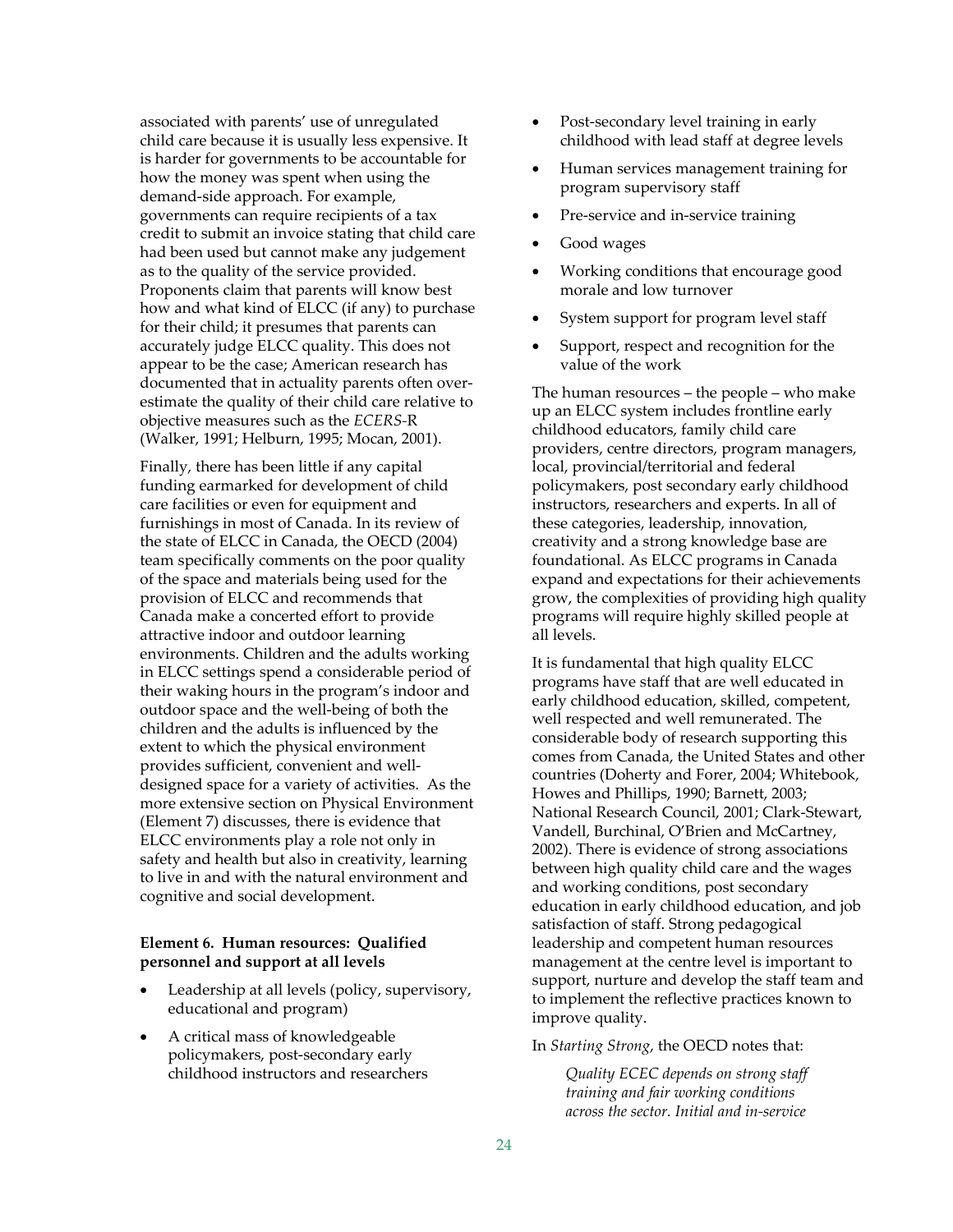*training might be broadened to take into account the growing educational and social responsibilities of the profession. There is a critical need to develop strategies to recruit and retain a qualified and diverse, mixed‐gender workforce and to ensure that a career in ECEC is satisfying, respected and financially viable* (2001: 11).

Canadian research has identified systemic barriers to both basic ECE training and to updating knowledge and skills through professional development such as cost, location of the program, a time conflict (hours in which training is offered and working hours of people in the field), difficulties transferring credits from one institution to another, and language and/or culture (Beach, Bertrand, Forer, Michal, and Tougas, 2004). At the same time, by international standards, current Canadian training requirements are low (OECD, 2001). American research by Whitebook shows

*the evidence to date suggests that optimal teacher behaviour in centre‐based settings, and the skill and knowledge upon which it rests, are best achieved through a four‐year college degree, which includes, in most instances, some specialized content in early childhood education or child development* (2003: 16).

Identifying the optimum content and length of training depends upon how the role of the early childhood worker is conceptualized, which in turn relates back to the purpose(s) of ELCC. For example, is the role simply to provide safety and nurturance for children in their parent's absence? Is it to do this and also transmit specific knowledge and skills through delivery of a precise curriculum? Is the adult expected to be a reflective co-constructor of understanding and skill development with the child? Each conceptualization requires different content and the necessary level of training increases with the complexity of the role. It takes much longer to develop an individual's ability to be self‐ reflective and able to mobilize children's curiosity, exploration, questioning and problem solving than to train someone simply to provide good custodial care.

A key Canadian human resources issue is that of recruiting and retaining staff trained in ECE. Two Canadian studies have identified

predictors and contributors to this cross‐Canada problem, described below in Table 3. In addition, nearly three‐quarters, 72.6%, of the respondents in the *You Bet I Care* study indicated that they believe they would need to leave the child care field in order to earn more money and/or achieve a higher status (Doherty et al., 2000)

| Variable                                                                                                                                                  | Predictor                       | Contributor            |
|-----------------------------------------------------------------------------------------------------------------------------------------------------------|---------------------------------|------------------------|
|                                                                                                                                                           | (Doherty<br>and Forer,<br>2005) | (Beach et al,<br>2004) |
| Low Wages                                                                                                                                                 | X                               | X                      |
| Poor Benefits                                                                                                                                             | $\chi$                          | $\chi$                 |
| A perception that<br>the occupation is<br>not respected by the<br>general public or by<br>other professionals                                             | X                               | X                      |
| Indicators of<br>burnout, e.g. feels<br>emotionally drained<br>at the end of the<br>day; no longer gets<br>a feeling of<br>accomplishment<br>from the job | X                               |                        |
| Dissatisfaction with<br>promotion<br>opportunities                                                                                                        | X                               |                        |
| Low level of<br>satisfaction with co-<br>workers, e.g.<br>doesn't feel they are<br>supportive                                                             | X                               |                        |
| Working conditions<br>in general, e.g. long<br>hours                                                                                                      |                                 | X                      |
| Lack of access to<br>training or<br>professional<br>development, e.g.<br>cannot get release<br>time                                                       |                                 | X                      |

#### **Table 3: Contributors to recruitment and retention problems in child care**

**Sources:** Doherty and Forer, 2005; Beach, Bertrand, Forer, Michal, and Tougas, 2004

The provision of adequate wages is linked to the provincial/territorial policy domain (and, less directly, to federal policy and financing). The levels of fee subsidies – the main form of public funding for child care – are set by provincial/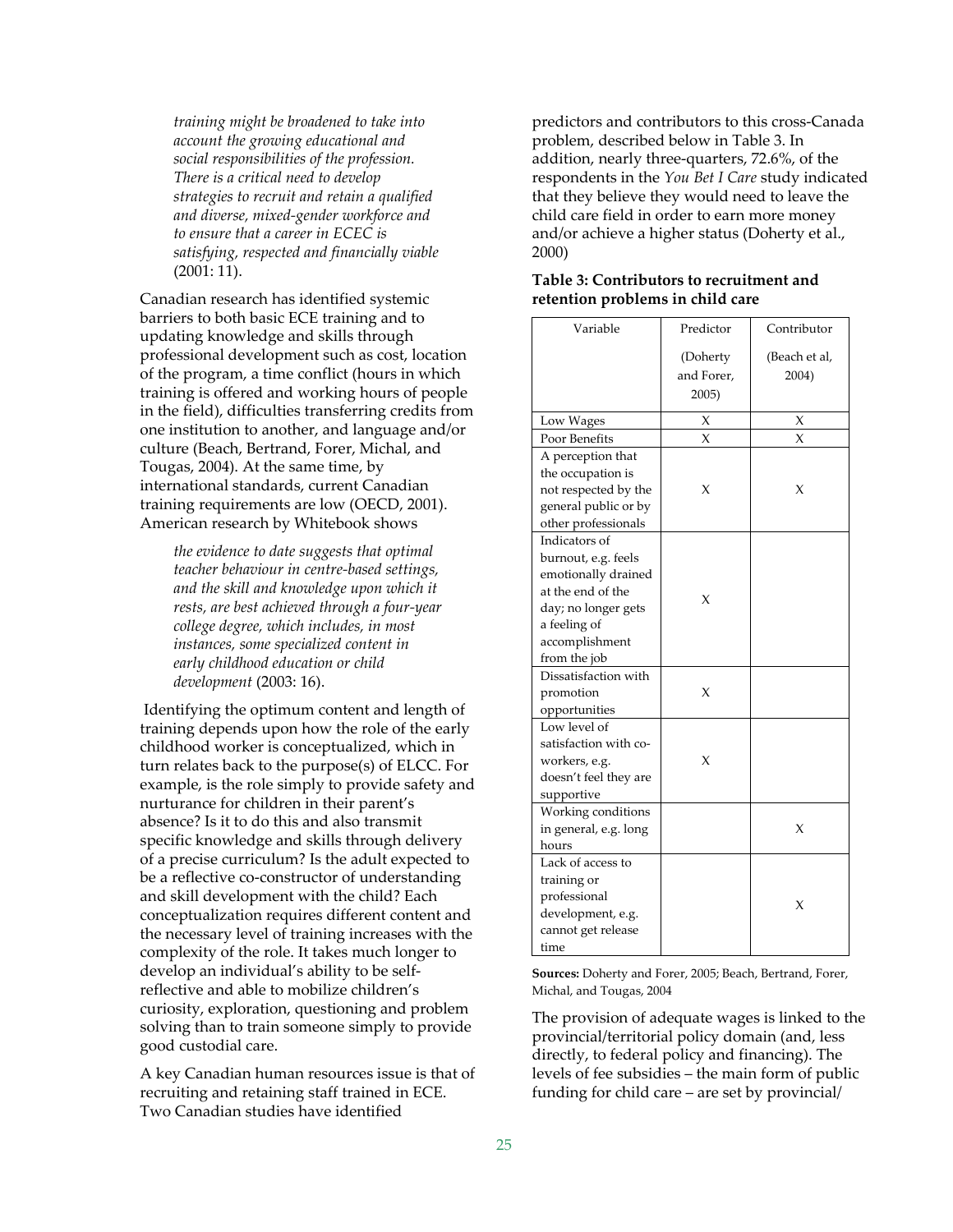territorial governments and currently tend to be low or in short supply (Beach and Friendly, 2005b). Generally, centres find it difficult to charge fee‐paying parents (or subsidized parents if they are surcharged as they are in many provinces) high enough fees to compensate for lack of adequate government funding and thus be able to pay wages commensurate with the level of knowledge and skill required to provide high‐quality programs and indeed, *You Bet I Care!* found that wages are higher in jurisdictions that provide operating funding to centres (Doherty et al., 2000). Other characteristics of centres such as the quality of the organizational climate, dedicated space for staff, and burnout that are linked to recruitment and retention problems are also associated with public policy.

As provincial/territorial governments in Canada develop plans to increase the supply of regulated child care, a coordinated human resources plan will be essential to ensure the skilled workforce necessary to support the development of quality programs. At the provincial/territorial, federal and local levels there will be a need for a critical mass of experienced policy makers knowledgeable in ELCC to design, implement and monitor strategic plans. Human resources plans will need to address the high turnover of ELCC staff through a recruitment and retention strategy; changes to the low wages and poor benefits in much of the sector; the need for additional pre‐ service and ongoing education and training for both front‐line staff and supervisors; a body of knowledgeable early childhood instructors at the post secondary level; educating at the post graduate level a body of researchers and policy experts working in the various disciplines associated with ELCC (child development, education, sociology, economics, political science); and public education to increase public awareness of the value of the work of caring for young children.

#### **Element 7. The physical environment: The program setting**

- Sufficient well-designed indoor and outdoor space
- First-rate equipment and program resources
- Amenities such as staff room, outside play space, kitchen, windows for natural light
- Connections to the surrounding community

Characteristics of ELCC environments such as amount of space, access to the outdoors, arrangement of rooms, availability of a variety of materials, air quality, equipment, and lighting play a role not only in safety and health but in children's well‐being, happiness and creativity, their learning to live in the natural environment, and in their cognitive and social development.

In addition, elements of the physical environment such as how easy or difficult it is to carry out a program in, whether there are physical amenities that support staff – a staff room and adequate program resources – and whether the nature of the facility conveys that early childhood education is a respected, valued career have an impact on the morale of the people working in the program and, thus, on the quality of the program. The physical environment is also important from a parent and community perspective. What kind of face does a child care centre present? Is it run‐down? Institutional? In the basement of an apartment block? Finally, in addition to the effects on these indirect beneficiaries of ELCC programs there are – as some commentators have pointed out– the children, the least powerful stakeholders. It is important to find ways to involve them in considering and reviewing ELCC's physical environments.

In its Country Note, the OECD (2004) noted that Canadian ELCC facilities were generally poor even when they were newly built, that resources and materials did not provide children with high quality environments and that programs tended to emphasize safety at the expense of opportunities for children to develop independence and autonomy. They expressed particular concern about the lack of availability of adequate outdoor space so that children spent little time outdoors and had few opportunities to move freely between indoor and outdoor, contrasting this situation with that in other northern "cold" countries such as Sweden and Finland where children spend considerable time outdoors in the winter while attending regular ELCC programs and special "forest kindergartens" (Farstad, 2005).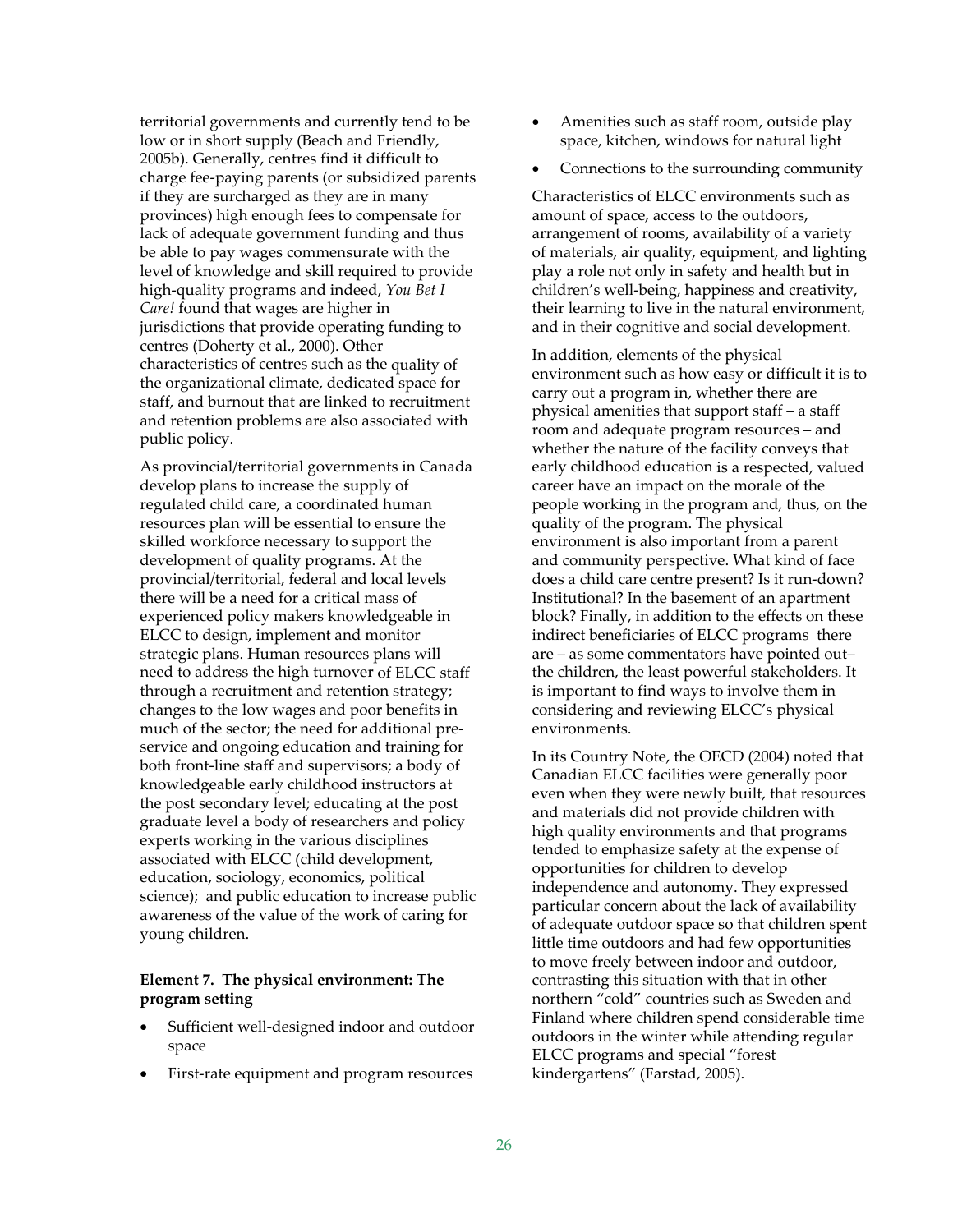Supporting good physical environments for ELCC means not only high standards or regulations regarding the number and placement of toilets, windows, exit doors, kitchen and food preparation requirements, placement of sinks for hand washing, height of fencing, although these are clearly important and cannot be overlooked<sup>20</sup>. There is a growing body of literature on ELCC physical environments. For example, Olds (2001) notes that the design of the centre can have an impact on child/staff interaction. She identifies four basic needs of children that should be considered in every aspect of a centre's design; environments should a) encourage movement; b) support comfort; c) foster competence; and d) encourage a sense of control. Other research shows that the physical environment has an effect on children's behaviour, personal development and cognitive and social activities (van Liempd, 2005; Proshansky and Fabian, 1987; Moore, 1986).

There are many other aspects of the physical environment that are important for children, parents, staff and the community. These include the location of the building, the type and arrangement of furnishings and equipment, availability of natural light and views to the outdoors, health and safety, the amount, access to and layout of outdoor play space, its proximity and connections to the indoor space, colours, textures and surfaces (Moss, 2005). In addition to these considerations, today there is considerable interest in the effects of design and architecture on creativity, physical activity and cultural interests.

#### **Element 8. Data, research and evaluation: Collection and analysis of information for evaluating effective practice and ensuring accountability**

- A strategy for collecting and analyzing basic data to monitor effects of policy and financing, ensure accountability and provide a basis for research and evaluation
- Research agenda to address key policy and program issues

 $\overline{a}$ 

- Evaluation of various approaches and innovations
- Regular review of progress towards goals

In *Starting Strong,* the OECD's report on the findings from its first 12 Thematic Reviews of services for young children, two of the eight "policy lessons" derived from the research are pertinent to this element. The OECD's policy study found that both "systematic attention to monitoring and data collection" and "a stable framework and long‐term agenda for research and evaluation as part of a continuous improvement process" were key contributors to countries' provision of equitable access to high quality ELCC (OECD, 2001: 11).

However, as a 2003 report by Cleveland, Colley, Friendly and Lero points out, regularly collected Canadian data about the availability and characteristics of ELCC programs, their utilization, unmet service needs, families, and the characteristics and educational levels of the workforce is incomplete and inconsistent across jurisdictions. Indeed, the authors suggested that there were no reliable comparable and regularly collected data about Canadian ELCC21. At the same time, many Canadian research initiatives arise from the interests of individual researchers and are not part of a planned agenda to explore specific issues or questions directly related to ELCC policy development or program evaluation. As a result, when developing policies, provincial/territorial governments must rely on single studies done in Canada or research conducted in other countries.

The basic data that should be gathered to support planning, program development and resource allocation include, for example, need and demand; demographic characteristics of families; characteristics of programs and facilities; actual usage; availability of spaces by age; attendance patterns of age groups; availability of spaces by geographic area; nature of facilities; provision for children with special needs; levels of training of staff; staff turnover levels; fees in comparison to average family incomes; assessments of quality.

<sup>20</sup> For a review of Canadian regulations of the physical environment of ELCC programs, see Beach and Friendly, 2005a.

<sup>21</sup> It should be noted that commitment to develop data and monitoring is part of the 2005 bilateral agreements between Ottawa and the provinces on early learning and child care (see footnote 2).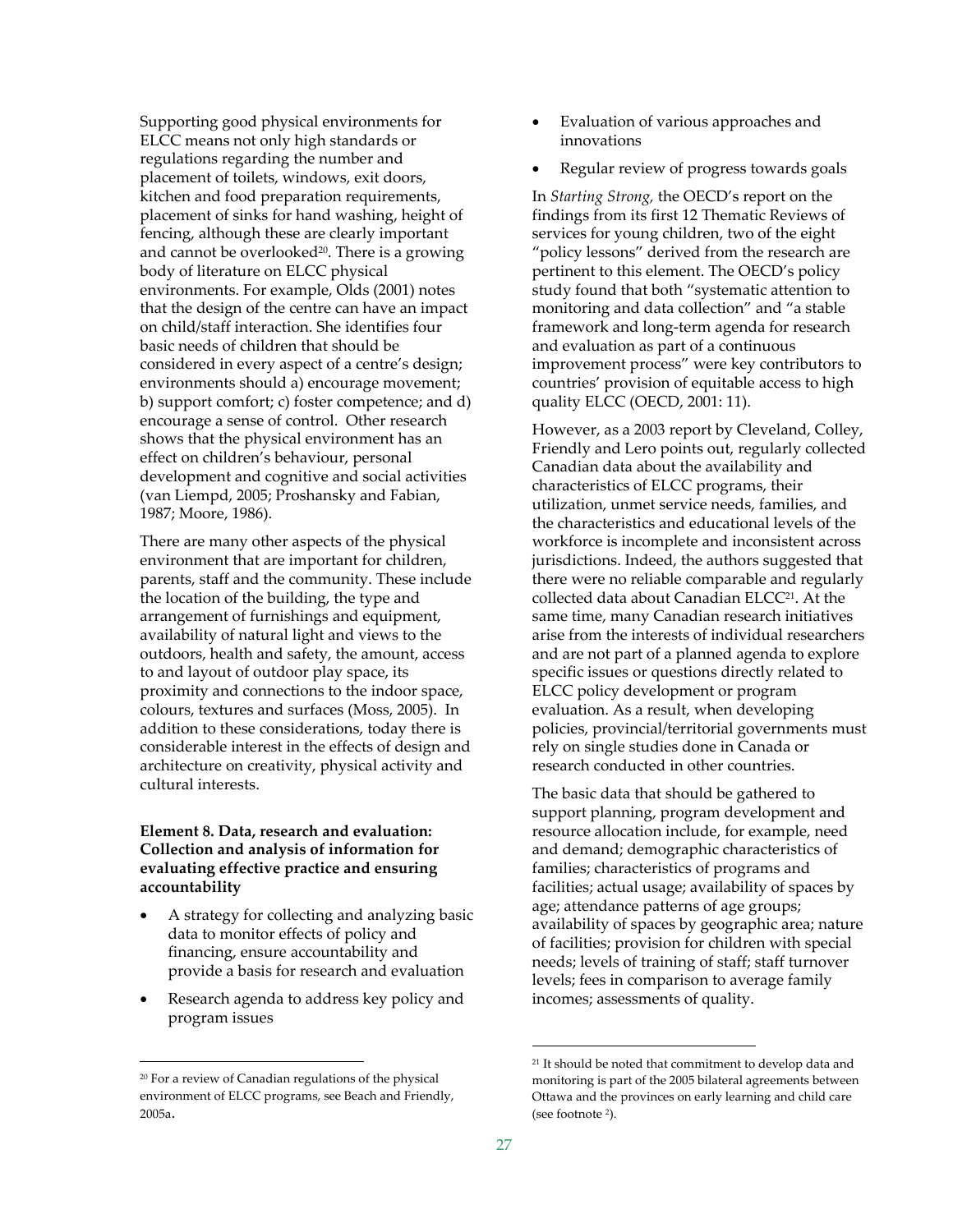It is also necessary to collect contextual data such as child population, use of maternity/ parental leave, parental labour force participation, poverty and language. A data strategy requires ongoing dedicated funding and designated personnel whose function is to coordinate and analyze the different strands of information. Strong basic data will contribute to effective monitoring at the system level to track whether policies are meeting their intended purpose, to identify problems or emerging needs, and make adjustments as indicated.

Finally, a well‐defined long term multidisciplinary research agenda and a program of research including evaluation research will contribute to effective ELCC programs and policies at the system and at the program level as well as to the Canadian knowledge base about their effects on children, families, women, communities and the larger society. A strong applied research and program evaluation framework and explicit planned research agenda would assist policy makers to undertake analyses and address questions such as, for example, the effect of a provincial initiative on child care quality and whether children with special needs are being served in child care programs in the same proportion as their demographic proportion in the jurisdiction.

The OECD (2004) made three recommendations pertinent to the issue of research and program evaluation at the provincial/territorial level in its review of ELCC in Canada: (1) initiate a regular policy review and research cycle through an annual or biennial process that brings together government officials, researchers and other key stakeholders. This would enable mobilization of the research community around specific issues of concern; (2) encourage independent evaluations of large programs such as province‐ wide initiatives; and (3) promote the publication of an annual review of policy and data on ELCC in each province, including a summary of provincial research in the prior year.

### In summary

The *Quality by design* project aims to encourage debate about quality in ELCC in Canada, to broaden knowledge about best practices in policy, to encourage and support quality and to stimulate further thinking about the best ways to simultaneously care for young children and support their families. This paper has reviewed literature on ideas, research, policy and practice about quality in ELCC; it is as much about what we think as what we know.

We have made the point that quality in ELCC is neither a unitary nor a static concept – that there are different conceptions of quality that are connected to different ideas about children, parents and society. Further, quality is not a static issue and needs to be revisited regularly. At the same time, the process of debating, defining and identifying quality in ELCC and involving the relevant stakeholders is perhaps as important as the outcome of the process.

The paper has identified and discussed eight "elements" of a quality ELCC system: Ideas, Governance, Infrastructure, Planning and Policy Development; Financing; Human Resources; Physical Environment and Data, Research and Evaluation. These elements provide a framework for considering ELCC quality at a system level. These operate as a whole: that is, there is no "magic bullet" for ensuring quality.

Finally, the literature reviewed supports the overarching conclusion of the Q*uality by design* project ‐ that a high quality early learning and child care *system* is key to ensuring that high quality programs become the rule rather than the exception in Canada.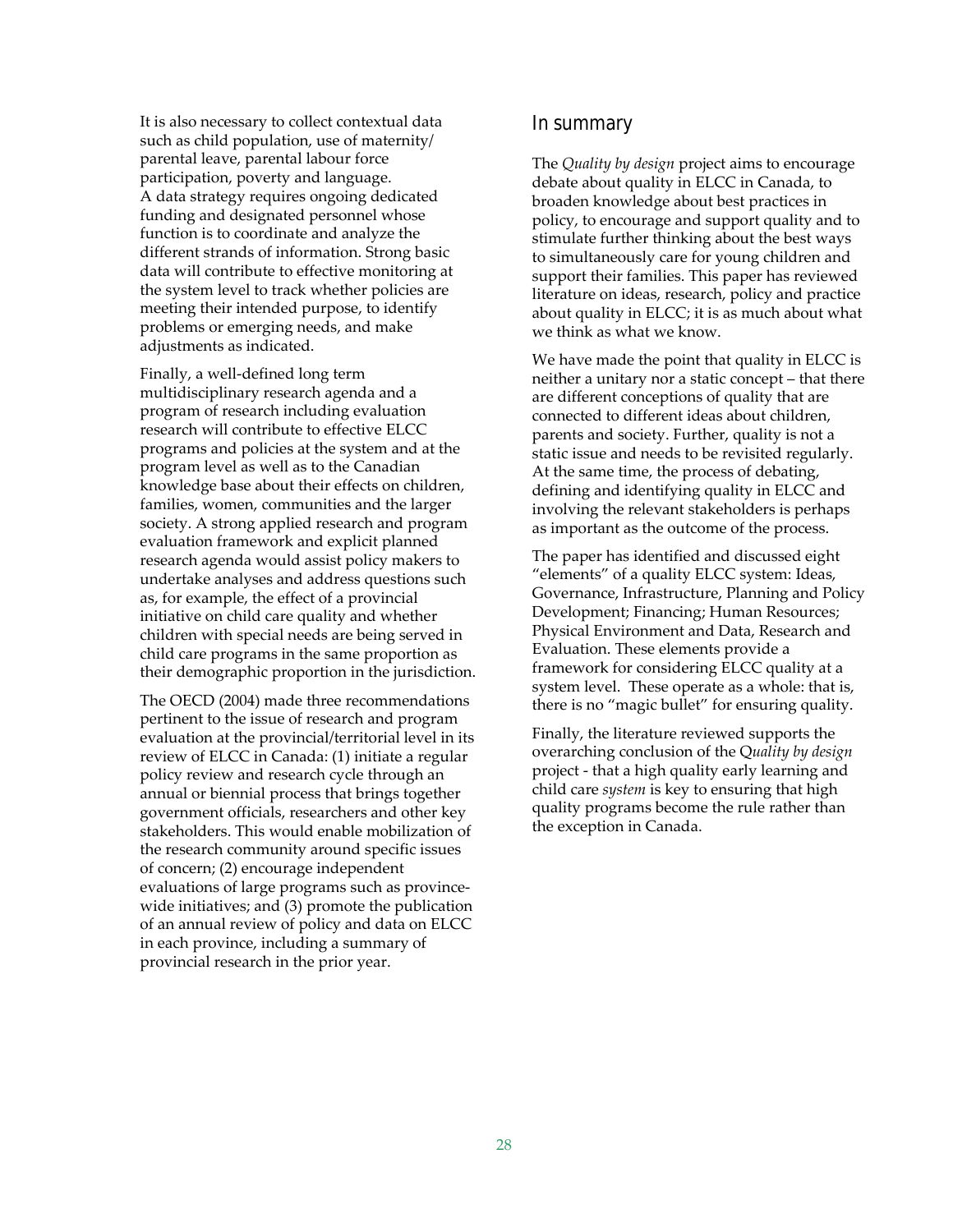## References

Andersson, B‐E. (2005). *What is good daycare? A Swedish perspective***. Presentation from** Plan‐It Quality: Environments in early learning and child care linking research to policy and practice. Regina, Saskatchewan. Retrieved December 13, 2005 from http://www.excellence‐ earlychildhood.ca/ documents/Bengt\_Erik\_Andersson\_ANG.pdf

Andersson, M. (1999). The Early Childhood Environment Rating Scale (ECERS) as a tool in evaluating and improving quality in preschools. Stockholm, Sweden: Stockholm Institute of Education Press.

Balaguer, I. (2004). Building a shared vision for quality. Children in Europe, 7: pp. 8‐9. Edinburgh: Children in Scotland.

Barnett, W. S. (2003) Better teachers, better preschools: Student achievement linked to teacher qualifications. Preschool policy matters, 2. New Brunswick, NJ: Rutgers University, National Institute for Early Education Research.

Beach, J., Bertrand, J., Forer, B., Michal, D., & Tougas, J. (2004). Working for change: Canada's child care workforce. Ottawa: Child Care Human Resources Sector Council.

Beach, J., & Friendly, M. (2005a). Child care centre physical environments. Toronto: Childcare Resource and Research Unit, University of Toronto.

Beach, J., & Friendly, M. (2005b). Child care fee subsidies in Canada. Toronto: Childcare Resource and Research Unit, University of Toronto.

Bennett, J. (2004). Curriculum issues in national policy making. Keynote address to the ECCERA Conference, Malta, September 2, 2004. Paris: Organization for Economic Co‐Operation and Development. Retrieved December 12, 2005, from http://www.educ.um.edu.mt/Computing/Eph /Presentations/John%20Bennett‐paper.pdf

Bowman, B.T., Donovan, M.S., & Burns, M.S. (Eds.). (2001). Eager to learn: Educating our preschoolers. Committee on Early Childhood Pedagogy, Commission on Behavioral Social Sciences and Education, National Research Council. Washington, DC: National Academy Press.

Canadian Intergovernmental Conference Secretariat. (2000). First Ministers' Meeting Communiqué on Early Childhood Development. First Ministers' Meeting, Ottawa, Ontario, September 11, 2000. Ottawa: Author.

Carr, M., & May, H. (2000). Te Whāriki: Curriculum voices. In H. Penn (Ed.), Early childhood services: Theory, policy and practice. (pp. 53‐73). Philadelphia, PA: Open University Press.

Childcare Resource and Research Unit. (Ed.)(2004). Quality in early learning and child care services: Papers from the European Commission Childcare Network. Toronto: Childcare Resource and Research Unit, University of Toronto.

Clark, A. (2005). Time to listen: Young children's perspectives on design. Children in Europe, 8, pp. 28‐29. Edinburgh: Children in Scotland.

Clark‐Stewart, A., Vandell, D.L., Burchinal, M., O'Brien, M. & McCartney, K. (2002). Do regulatable features of child‐care homes affect children's development. Early Childhood Research Quarterly, 17, 52‐86.

Cleveland, G., & Krashinsky, M. (2004). Financing early learning and child care in Canada. Paper delivered at the Child Care for a Change! Conference, Winnipeg, Manitoba, November 12 – 14, 2004. Retrieved December 12, 2005, from http://www.ccsd.ca/pubs/2004 /cc/cleveland‐krashinsky.pdf

Cleveland, G. & Krashinsky, M. (2005). The non‐profit advantage. Toronto: Department of Management, University of Toronto at Scarborough. Retrieved December 14, 2005, from http://childcarepolicy.net/pdf/non‐profitadvantage.pdf

Cleveland, G., Colley, S., Friendly, M., & Lero, D.S. (2003). The state of data on early childhood education and care in Canada. National Data Project Final Report. Toronto: Childcare Resource and Research Unit, University of Toronto.

Cohen, B., Moss, P., Petrie, P., & Wallace, J. (2004). A new deal for children: Re‐forming education and care in England, Scotland and Sweden. Bristol, England: The Policy Press, University of Bristol.

Dahlberg, G., Moss, P., & Pence, A. (1999). Beyond quality in early childhood Education and care: Postmodern perspectives. Philadelphia, PA: Falmer Press, Taylor & Francis Inc.

Doherty, G. (1999). Multiple stakeholders: Multiple perspectives. Research Connections Canada, 1: pp. 57 – 81. Ottawa: Canadian Child Care Federation.

Doherty, G. (2004). High‐quality child care: The crucial role of infrastructure. Presentation at the Child Care for a Change! Conference, Winnipeg, Manitoba, November 12‐14, 2004.

Doherty, G., & Forer, B. (2004). Unionization and quality in early childhood programs. Research Connections Canada 11: 33 – 78. Ottawa: Canadian Child Care Federation.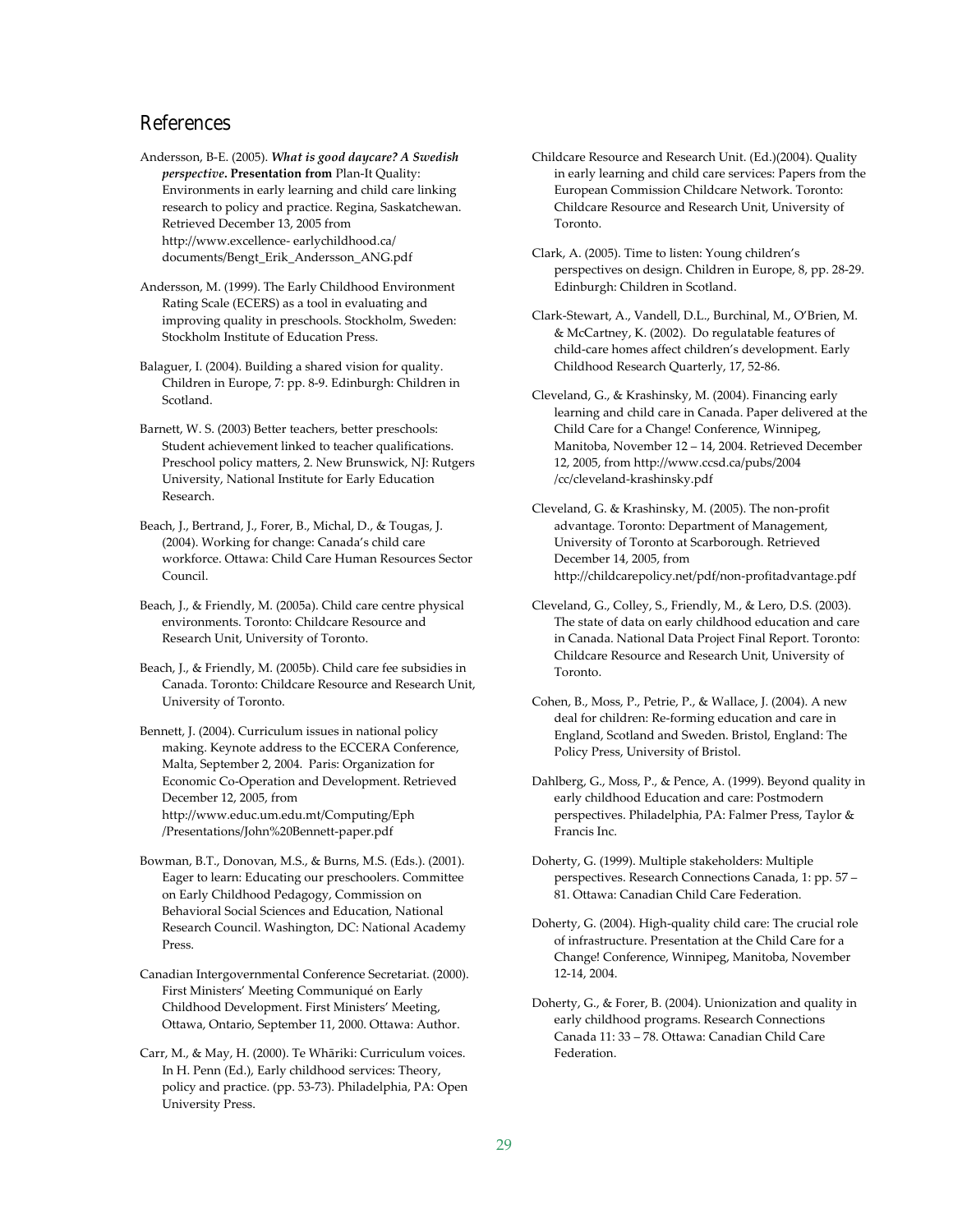Doherty, G., & Forer, B. (2005). Shedding new light on staff recruitment and retention challenges in child care. Ottawa: Child Care Human Resources Sector Council.

Doherty, G., Friendly, M., & Beach, J. (2003). OECD Thematic Review of Early Childhood Education and Care: Canada background report. Ottawa: Government of Canada.

- Doherty, G., Friendly, M., & Forer, B. (2002). Child care by default or design? An Exploration of differences between non‐profit and for‐profit Canadian child care centres using the You Bet I Care! data sets. Occasional Paper No. 18. Toronto: Childcare Resource and Research Unit, University of Toronto.
- Doherty, G., Lero, D.S., Goelman, H., LaGrange, A., & Tougas, J. (2000). You Bet I Care! A Canada‐wide survey on wages, working conditions and practices in child care centres. Guelph, Ontario: Centre for Families, Work and Well‐Being, University of Guelph.
- Drouin, C., Bigras, N., Fornier, C., Desrosiers, H., & Bernard, S. (2004). Grandir en qualité. Québec City: Institut de la statistique du Québec.
- European Commission Childcare Network. (1995) Quality targets in services for young children. (Reprinted in 2005 as a Quality by Design working document by Childcare Resource and Research Unit, University of Toronto.)
- European Commission Childcare Network. (2004) Quality targets in services for young children. Children in Europe, September 2004, pp. 12‐15. (From original work published in 1995, see Childcare Resource and Research Unit (Ed), 2004.)
- Farstad, H.A. (2005). Nature: The space provider. Children in Europe, 8: 14. Edinburgh: Children in Scotland.
- Federal/Provincial/Territorial Council of Ministers on Social Policy Renewal. (1999). A National Children's Agenda: Developing a shared vision. Ottawa: Ministry of Public Works and Government Services.
- Friendly, M. (2000). History and vision: Blending child care and early childhood education. Regina, Saskatchewan: Social Policy Research Unit, University of Regina.
- Friendly, M. (2004). Strengthening Canada's social and economic foundations: Next steps for early childhood education and care. Policy Options, March: 13‐18. Montreal: Institute for Research on Public Policy.
- Friendly, M. & Beach, J. (2005a). Early childhood education and care in Canada 2004. Toronto: Childcare Resource and Research Unit, University of Toronto.
- Friendly, M. & Beach, J. (2005b). Elements of a high quality early learning and child care system. Toronto: Childcare Resource and Research Unit, University of Toronto.
- Friendly, M., Doherty, G., & Beach, J. (2005). What do Canada's "best" centres and "worst" centres look like? A descriptive analysis of highest and lowest scoring centres in the You Bet I Care! data sets. Toronto: Childcare Resource and Research Unit, University of Toronto.
- Friesen, B.J. (1992). A sociological examination of the effects of auspice on day care quality. Unpublished PHD thesis, University of Calgary, Department of Sociology. Edited version published by Childcare Resource and Research Unit, University of Toronto. Occasional Paper No. 6 (1995).
- Goelman, H., Doherty, G., Lero, D.S., LaGrange, A., & Tougas, J. (2000). You Bet I Care! Caring and Learning environments: Quality in child care centres across Canada. Guelph, Ontario: Centre for Families, Work and Well‐Being, University of Guelph.
- Government of Canada & Government of Manitoba. (2005). Moving forward on early learning and child care: Agreement‐in‐principle between the Government of Canada and the Government of Manitoba. Ottawa: Social Development Canada. Retrieved December 15, 2005, from sd/messages/2005/PCO\_Manitoba\_e.pdf
- Government of Manitoba. (2005). Moving forward on early learning and child care: Manitoba's action plan – Key objectives. Winnipeg, MB: Author.
- Harms, T. (2005). *Achieving multi‐dimensional quality in early childhood programs*. Presentation from Plan‐It Quality: Environments in early learning and child care linking research to policy and practice, Regina, Saskatchewan. Retrieved December 13, 2005, from http://www.excellence‐ earlychildhood.ca/documents/Thelma\_Harms\_ANG.pdf
- Harms, T., Clifford, R.M., & Cryer, D. (1998). Early Childhood Environment Rating Scale – Revised Edition. New York: Teachers College Press.
- Helburn, S. (Ed.). (1995). Cost, quality and child outcomes study. Denver, CO: Department of Economics, Center for Research and Social Policy, University of Colorado at Denver.
- Howes, C., Phillips, D., & Whitebook, M. (1992). Thresholds of quality: Implications for the social development of children in center‐based care. Child Development, 63: 449‐460.
- Jacobs, E., Mill, D., & Jennings, M. (2002). Quality assurance in school‐age care. Montreal: Concordia University.
- Japel, C., Trembly, R.E., & Côté, S. (2004). Results from the Longitudinal Study of Child Development in Québec. Presentation at the Annual Meeting, European Society for Social Pediatrics. Montréal, September 24, 2004.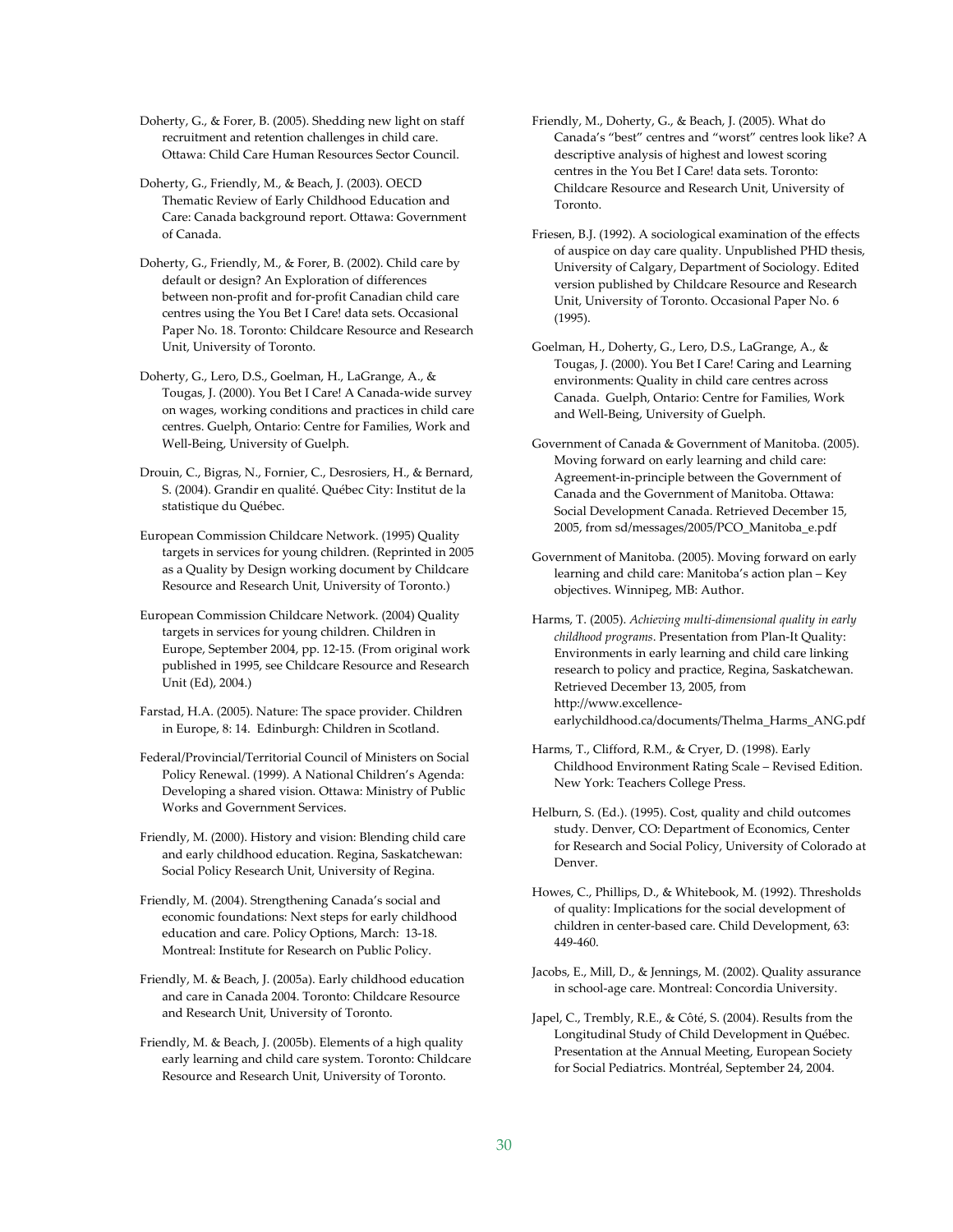Japel, C., Trembly, R.E., & Côté, S. (2005). Quality counts! Assessing the quality of daycare services based on the Quebec Longitudinal Study of Child Development. Montreal: Institute for Research on Public Policy

Jorde‐Bloom, P. (1989). The Illinois Directors' Study. Report submitted to the Illinois Department of Children and Family Services. Evanston, IL: National College of Education. Eric Document Number 305 167.

Jorde‐Bloom, P. & Sheerer, M. (1992). Changing organizations by changing individuals: A model of leadership training. The Urban Review, 24(4): 263‐286.

Kagen, S.L., & Cohen, N.E. (1997). Not by chance: Creating an early care and education system for America's children. Quality 2000 Initiative. New Haven, CT: Bush Center in Child Development and Social Policy at Yale University.

Katz, L. (1999). Early childhood programs: Multiple perspectives on quality. Keynote address at the Fourth International Conference of the World Organization for Early Childhood Education, Hong Kong, March 20‐21, 1999. Eric Document Number 428 868.

Kontos, S., Hsu, H‐C., & Dunn, L. (1994). Children's cognitive and social competence in child care centers and family day care homes. Journal of Applied Developmental Psychology, 15: 387‐411.

Liberal Party of Canada. (2004). Moving Canada forward: Foundations ‐ A national early learning and child care program. Ottawa: Author.

Lyon, M.E., & Canning, P.M. (1995). The Atlantic Day Care Study. Halifax: Department of Child and Youth Study, Mount St. Vincent University.

Mahon, R. (2004). Early child learning and care in Canada: Who rules? Who should rule? Discussion paper prepared for the Canadian Council on Social Development's Child Care for a Change! Conference, Winnipeg, Manitoba. Retrieved December 14, 2005 from http://www.ccsd.ca/pubs/2004/cc/mahon.pdf.

Ministry of Education. (1996). Te Whāriki Matauranga mo nga Mokopuna o Aotearoa: Early Childhood Curriculum. Wellington, New Zealand: Learning Media.

Ministry of Education and Science in Sweden. (2001). Curriculum for the pre‐school (Lpfö 98). Stockholm: Skolverket (National Agency for Education). Retrieved March 8, 2006 from http://www.childcarecanada.org/res/papers/ SwedishCurriculumPreschool.pdf.

Mocan, N.H. (2001). Can consumers detect lemons? Information asymmetry in the market for child care. Working paper 8291, National Bureau of Economic Research. Cambridge, MA: National Bureau of Economic Research.

Moore, G. T. (1986). Effects of the spatial definition of behaviour settings on children's behavior: A quasi‐ experimental field study. Journal of Environmental Psychology, 6, pp. 205‐231.

Moss, P. (2004). Setting the scene: A vision of universal children's spaces. In Daycare Trust. (Ed.) A new era for universal childcare? (pp.19 – 28). London: Daycare Trust.

Moss, P. (Ed.) (2005). Making space: Architecture and design for young children. Children in Europe, April. Edinburgh: Children in Scotland.

Moss, P. & Penn, H. (1996). Transforming nursery education. London: Paul Chapman Publishing Ltd.

Moss, P., & Petrie, P. (1997). Children's services: Time for a new approach. London: Institute for Education, University of London.

National Institute of Child Health & Human Development. (1999). Child outcomes when child care centers meet recommended standards of quality. American Journal of Public Health, 89(7): 1072 – 1078.

National Research Council (2000). Eager to learn: Educating our preschoolers (Committee on Early Childhood Pedagogy of the Commission on Behavioral and Social Sciences and Education). Washington, DC: National Academies Press.

Olds, A.R. (2001). Child care design guide. New York: McGraw‐Hill.

Organization for Economic Co‐Operation and Development. (2001). Starting strong: Early childhood education and care. Paris: OECD Directorate for Education, Organization for Economic Co‐Operation and Development. Retrieved February 16, 2006 from http://www1.oecd.org/publications/e‐book/ 9101011E.PDF.

Organization for Economic Co‐Operation and Development. (2004). Early childhood education and care policy: Canada: Country note. Paris: OECD Directorate for Education, Organization for Economic Co‐Operation and Development. Retrieved October 25, 2004 from www.oecd.org/dataoecd/42/34/33850725.pdf

Peeters, J. (2004). Forty targets inspire childcare policy in Flanders. Children in Europe, 7: pp. 10‐11.

Penn, H. (1999). A framework for quality: A European perspective. London: Institute of Education, London University. Retrieved December 15, 2005, from http://www.childcarecanada.org/pubs/fs/fs6.pdf

Prentice, S. (2005). For‐profit child care: Past, present and future. Occasional paper no. 20. Toronto: Childcare Resource and Research Unit, University of Toronto.